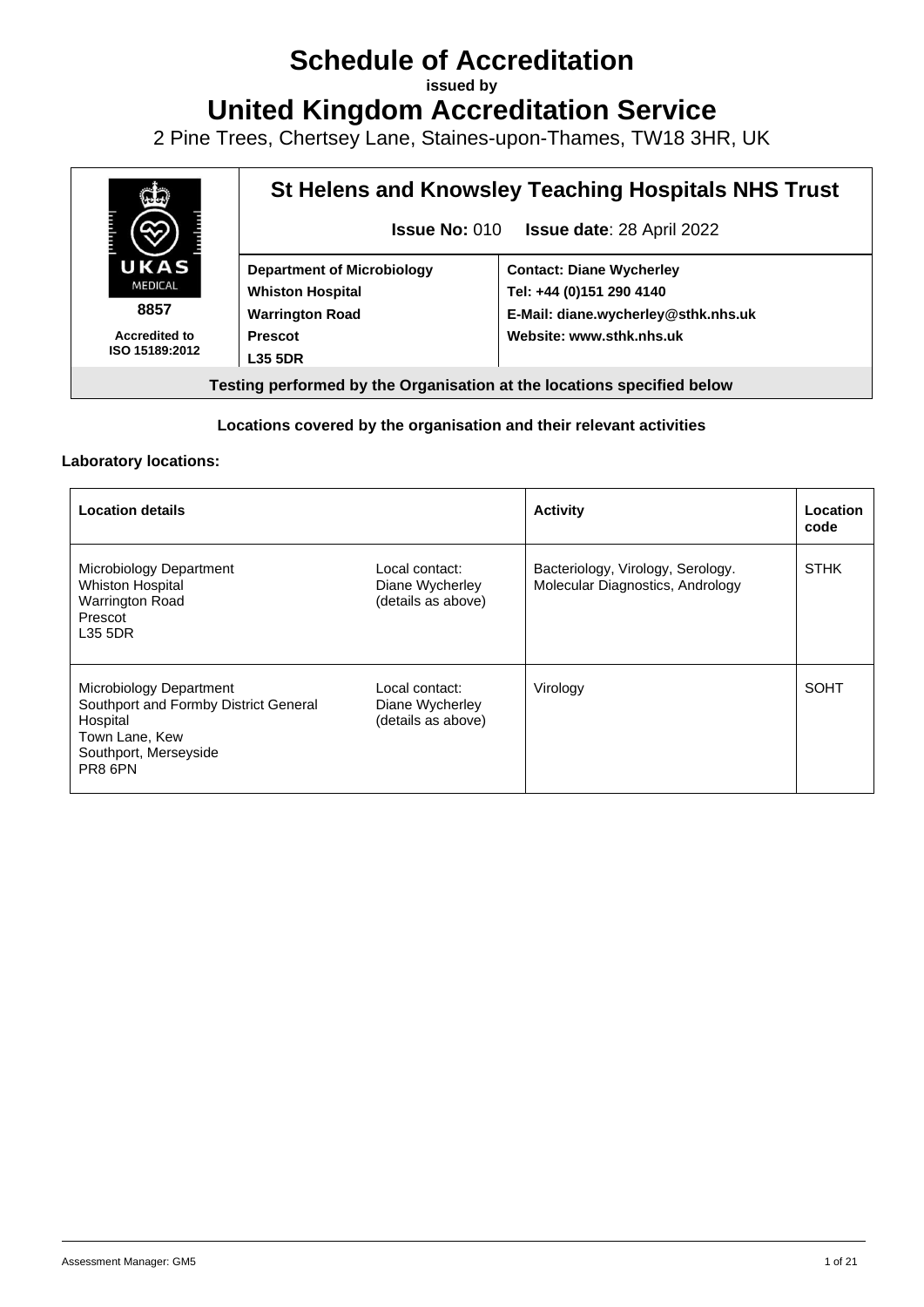

| Materials/Products tested                                                                                                                    | Type of test/Properties<br>measured/Range of<br>measurement                                | Standard specifications/<br>Equipment/Techniques used                                                                                                                                                                                                                                                                                                                                                                                                                                                     | Location<br>Code |
|----------------------------------------------------------------------------------------------------------------------------------------------|--------------------------------------------------------------------------------------------|-----------------------------------------------------------------------------------------------------------------------------------------------------------------------------------------------------------------------------------------------------------------------------------------------------------------------------------------------------------------------------------------------------------------------------------------------------------------------------------------------------------|------------------|
| <b>HUMAN TISSUES AND</b><br><b>FLUIDS</b>                                                                                                    | Microbiological examination<br>activities for the purpose of<br>clinical diagnosis         | In-house documented procedures<br>following current Public Health<br>England (PHE) Standards for<br>Microbiological Investigations<br>(SMIs)                                                                                                                                                                                                                                                                                                                                                              |                  |
| Routine samples - tissues<br>and biopsies,<br>mortuary samples,<br>fluids from normally sterile<br>sites, corneal scrapings,<br>contact lens | General isolation and<br>characterisation of<br>microorganisms of clinical<br>significance | Microbiological investigation<br>including microscopy, manual<br>culture and plate reading<br>ID 23787 Inoculation of culture<br>media<br>ID 16291 Urgent Gram processing                                                                                                                                                                                                                                                                                                                                 | <b>STHK</b>      |
| Swabs (nasal,<br>pernasal/nasopharyngeal,<br>cough, throat, mouth, eye,<br>ear, genital, wound,<br>superficial wounds and skin,<br>neonatal) | General isolation and<br>characterisation of<br>microorganisms of clinical<br>significance | Microbiological investigation<br>including microscopy, manual<br>culture and plate reading<br>8489 Superficial and deep seated<br>wound swab plating scheme<br>ID 16725 Wounds Gram stain<br>required<br>ID 4042 Wound swabs, Skin<br>superficial non-surgical abscesses<br>and deep seated infections<br>ID 2882 Genital tract and penile<br>swabs plating scheme<br>ID 7582 Genital tract and penile<br>swabs bacteriology<br>ID 16731 Genital bench Gram film<br>reporting<br>ID 9789 GUM bench duties | <b>STHK</b>      |
| Respiratory samples -<br>tracheal aspirates<br>pleural fluid, bronchoalveolar<br>samples, nasopharyngeal<br>aspirates,                       | General isolation and<br>characterisation of<br>microorganisms of clinical<br>significance | Microbiological investigation<br>including microscopy, manual<br>culture and plate reading<br>ID 2884 Respiratory tract plating<br>scheme<br>ID 1023 Routine Respiratory<br>specimen bacteriology                                                                                                                                                                                                                                                                                                         | <b>STHK</b>      |

## DETAIL OF ACCREDITATION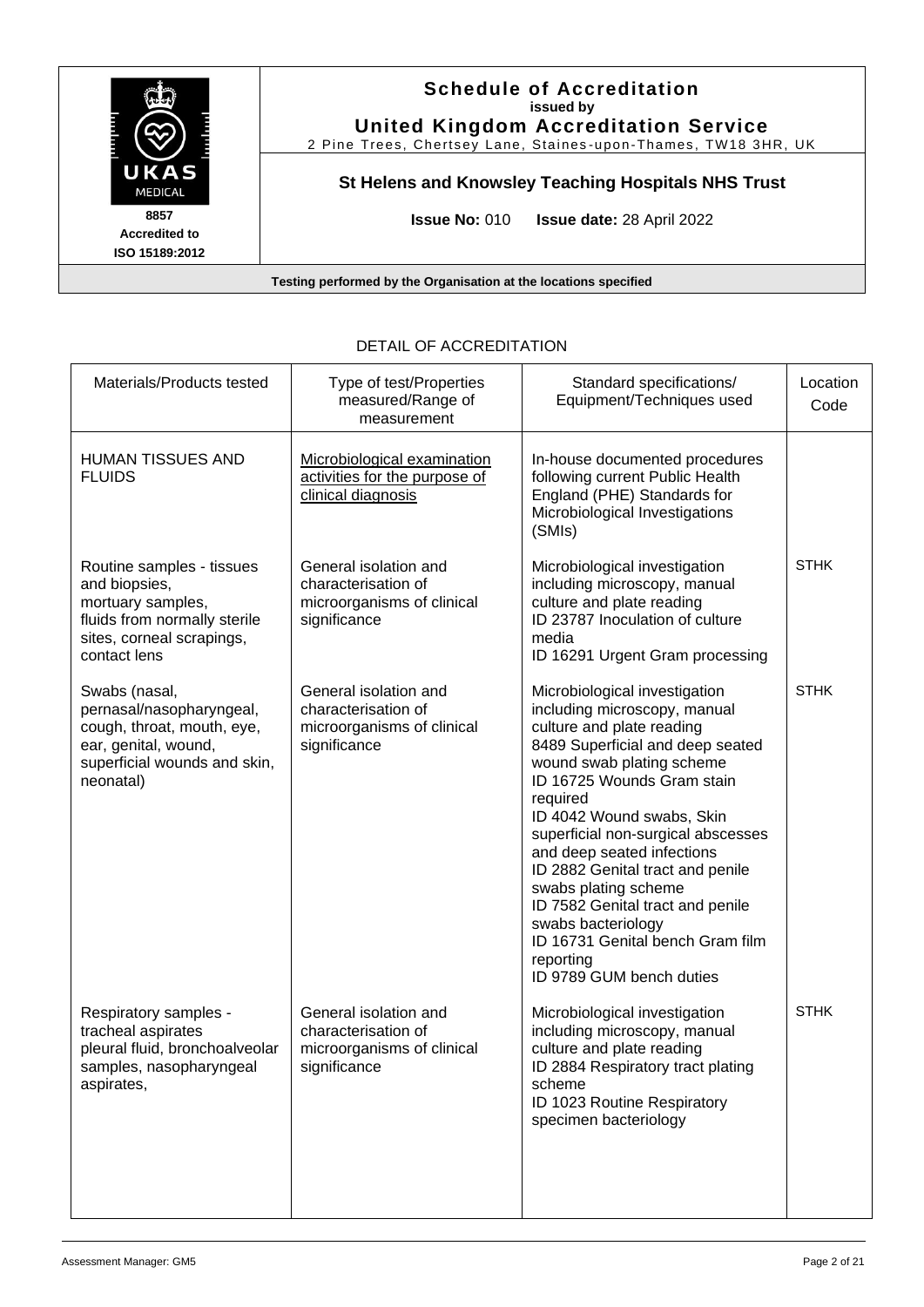

| Materials/Products tested                                                 | Type of test/Properties<br>measured/Range of<br>measurement                                 | Standard specifications/<br>Equipment/Techniques used                                                                                                                                                                                                                                                              | Location<br>Code |
|---------------------------------------------------------------------------|---------------------------------------------------------------------------------------------|--------------------------------------------------------------------------------------------------------------------------------------------------------------------------------------------------------------------------------------------------------------------------------------------------------------------|------------------|
| <b>HUMAN TISSUES AND</b><br>FLUIDS (cont'd)                               | Microbiological examination<br>activities for the purpose of<br>clinical diagnosis (cont'd) | In-house documented procedures<br>following current Public Health<br>England (PHE) Standards for<br>Microbiological Investigations<br>(SMIs)                                                                                                                                                                       |                  |
| Urine                                                                     | General isolation and<br>characterisation of<br>microorganisms of clinical<br>significance  | Microbiological investigation<br>including microscopy, manual<br>culture and plate reading<br>ID 694 Routine urine bacteriology                                                                                                                                                                                    | <b>STHK</b>      |
| Ascitic fluids, synovial fluids,<br>fluids from normally sterile<br>sites | General isolation and<br>characterisation of<br>microorganisms of clinical<br>significance  | Microbiological investigation<br>including microscopy, manual<br>culture and plate reading<br>ID19997 Quick guide Ascitic fluid<br>neutrophil counts<br>ID17945 Fluid processing                                                                                                                                   | <b>STHK</b>      |
| Bone, orthopaedic artificial<br>material, intravascular<br>cannulae,      | General isolation and<br>characterisation of<br>microorganisms of clinical<br>significance  | Microbiological investigation<br>including microscopy, manual<br>culture and plate reading<br>ID 16475 Bone soft tissue fluids<br>intravenous tips and orthopaedic<br>metal work plating scheme<br>ID 17948 Bone and tissue flow<br>diagram<br>ID16506 Bone, soft tissues, fluids,<br>tips and artificial material | <b>STHK</b>      |
| <b>CSF</b>                                                                | General isolation and<br>characterisation of<br>microorganisms of clinical<br>significance  | Microbiological investigation<br>including microscopy, manual<br>culture and plate reading<br>ID1254 Routine CSF bacteriology                                                                                                                                                                                      | <b>STHK</b>      |
| Sputum                                                                    | General isolation and<br>characterisation of<br>microorganisms of clinical<br>significance  | Microbiological investigation<br>including microscopy, manual<br>culture and plate reading<br>ID 7061 Sputum plating scheme<br>ID 17950 Sputum and BAL<br>processing flow chart<br>ID 1020 Routine Sputum<br>bacteriology                                                                                          | <b>STHK</b>      |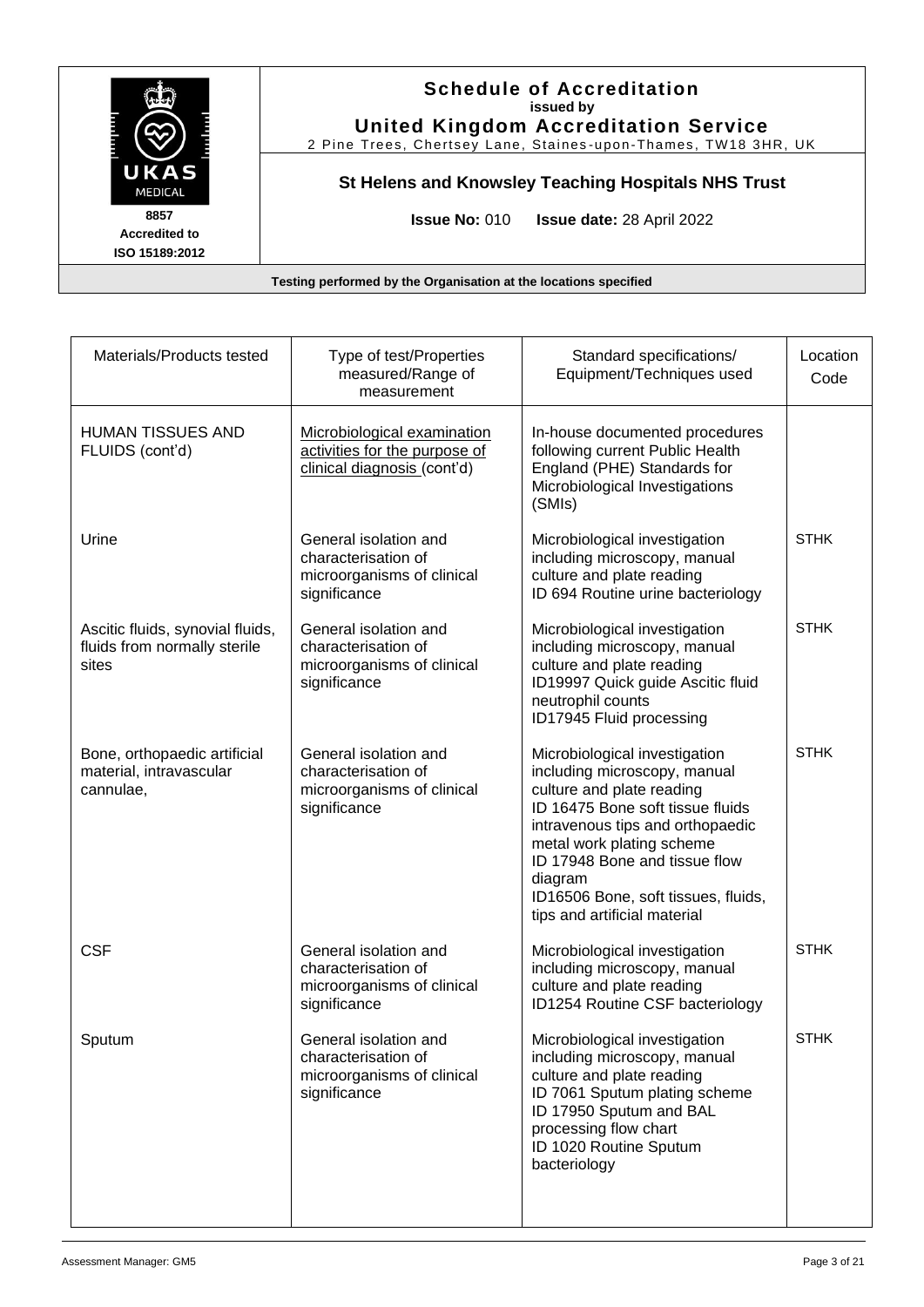

| Materials/Products tested                   | Type of test/Properties<br>measured/Range of<br>measurement                                                                                           | Standard specifications/<br>Equipment/Techniques used                                                                                                                                                | Location<br>Code |
|---------------------------------------------|-------------------------------------------------------------------------------------------------------------------------------------------------------|------------------------------------------------------------------------------------------------------------------------------------------------------------------------------------------------------|------------------|
| <b>HUMAN TISSUES AND</b><br>FLUIDS (cont'd) | Microbiological examination<br>activities for the purpose of<br>clinical diagnosis (cont'd)                                                           | In-house documented procedures<br>following current Public Health<br>England (PHE) Standards for<br>Microbiological Investigations<br>(SMIs)                                                         |                  |
| Blood and joint fluids                      | Bacterial growth detection of<br>pathogenic organisms                                                                                                 | BacT/Alert blood culture system<br>ID 23891 BacT/ALERT blood<br>culture<br>ID 18576 Positive blood culture<br>sample processing<br>ID 1253 Blood culture bacteriology                                | <b>STHK</b>      |
| Urine                                       | Detection of red cells, white<br>cells, epithelial cells, bacteria<br>and yeasts                                                                      | Investigation of urine by UF1000i<br>by flow cytometry, microscopy and<br>culture<br>UF1000i by flow cytometry<br>PREVI-Isola<br>ID 6591 UF1000i Urine analyser<br>ID 694 Routine urine bacteriology | <b>STHK</b>      |
| Urine                                       | Determination of antimicrobial<br>susceptibility including direct<br>susceptibility                                                                   | Disc Diffusion (EUCAST method)<br>ID 1250 Sensitivity testing                                                                                                                                        | <b>STHK</b>      |
| <b>CSF</b>                                  | Detection, identification and<br>quantification (including<br>differential) of:<br>White blood cells<br>Red blood cells<br>Bacterial and fungal cells | Investigation of cerebrospinal fluids<br>Microscopy stained and unstained<br>including Gram and differential)<br>ID1254 Routine CSF bacteriology<br>ID 8170 Staining methods<br>ID 735 Microscopy    | <b>STHK</b>      |
| Synovial fluids                             | Presence of crystals                                                                                                                                  | Microscopy - stained and                                                                                                                                                                             | <b>STHK</b>      |
| <b>Prosthetic Joint Fluids</b>              | Detection, identification and<br>quantification (including<br>differential) of:<br>White blood cells                                                  | unstained<br>ID 8170 Staining methods<br>ID 735 Microscopy<br>ID 16506 Bone, soft tissues, fluids,<br>tips and artificial material<br>ID 1005 Joint Fluid Preparation and<br>Crystal Identification  |                  |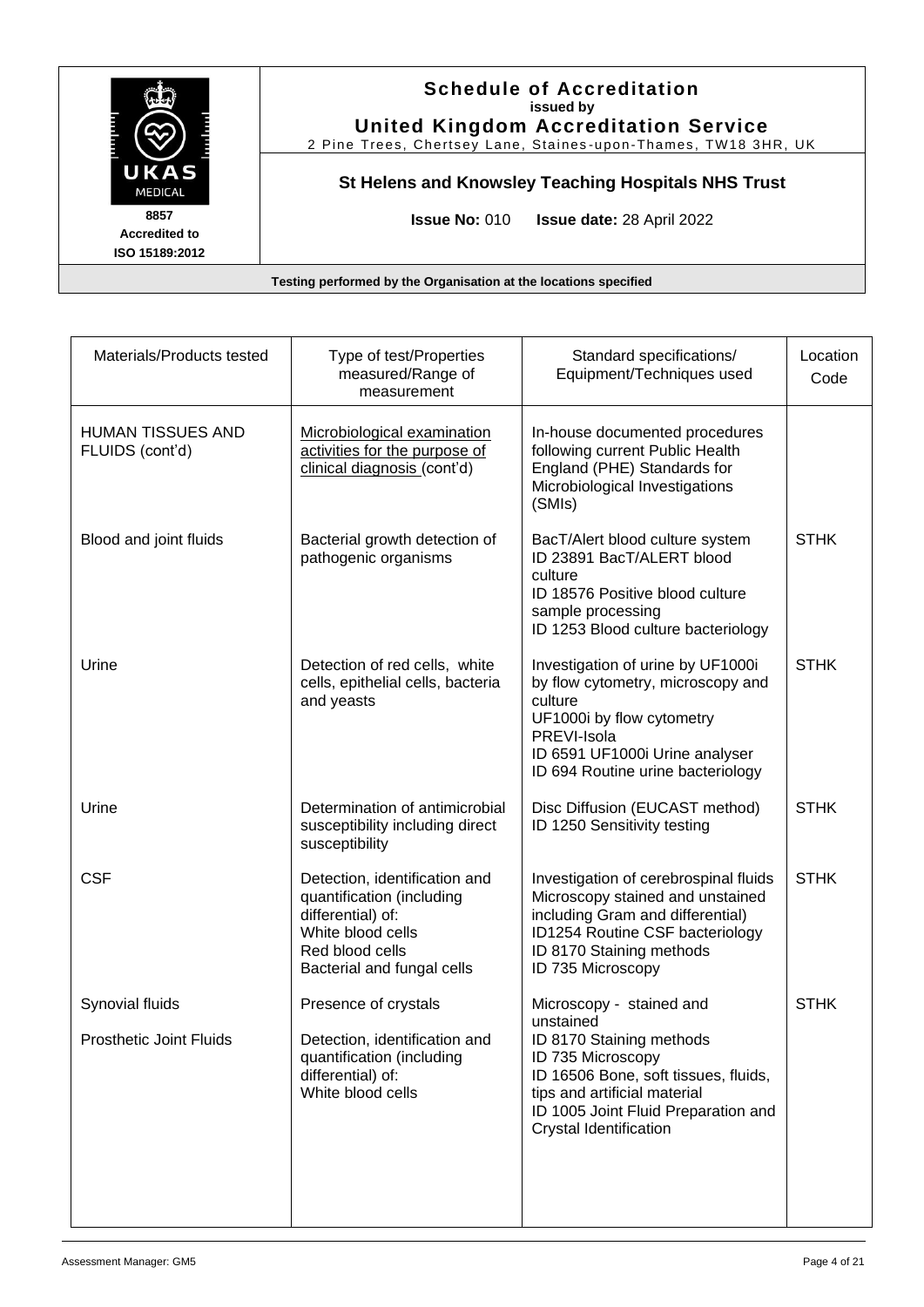

| Materials/Products tested                                                                                                                                                  | Type of test/Properties<br>measured/Range of<br>measurement                                     | Standard specifications/<br>Equipment/Techniques used                                                                                                                                                                                                                                        | Location<br>Code |
|----------------------------------------------------------------------------------------------------------------------------------------------------------------------------|-------------------------------------------------------------------------------------------------|----------------------------------------------------------------------------------------------------------------------------------------------------------------------------------------------------------------------------------------------------------------------------------------------|------------------|
| <b>HUMAN TISSUES AND</b><br>FLUIDS (cont'd)                                                                                                                                | Microbiological examination<br>activities for the purpose of<br>clinical diagnosis (cont'd)     | In-house documented procedures<br>following current Public Health<br>England (PHE) Standards for<br>Microbiological Investigations<br>(SMIs)                                                                                                                                                 |                  |
| Ascitic fluid                                                                                                                                                              | Detection and quantification of<br>White cells and differential<br>reporting of Leucocyte count | Staining (Gram and differential)<br>and microscopy<br>ID17945 Fluid processing<br>ID19997 Quick guide Ascitic fluid<br>neutrophil counts<br>ID 735 Microscopy<br>ID 8170 Staining methods                                                                                                    | <b>STHK</b>      |
| Sputum, Pleural fluid,<br>bronchoalveolar samples<br>(BAL), Tissue/Lymph nodes;<br>Urgent samples only)                                                                    | Screening and detection of<br>acid-alcohol fast bacilli                                         | ID 17945 Fluid processing<br>ID 16506 Bone, soft tissues, fluids,<br>tips and artificial material<br>ID 17948 Bone and tissue flow<br>diagram<br>ID 735 Microscopy - Fluorescence<br>ID 8170 Staining methods using<br>Auramine phenol and Cold ZN<br>ID 1020 Routine sputum<br>bacteriology | <b>STHK</b>      |
| Screening samples: Nasal,<br>Throat, Perineum, Groin,<br>Axillae, Nasal swab for hip &<br>Knee replacement patients,<br>Rectal, Wound swabs, CSU,<br>Urine, Faeces, Sputum | <b>MRSA</b> screening<br>Isolation of MRSA; MSSA;<br>CPE; VRE; ESBL; Group A<br>Streptococci    | Manual culture and manual<br>chromogenic culture<br>ID 16313 Epidemiology plating<br>scheme<br>ID 2588 Epidemiological screening<br>ID 17003 Associate Practitioner:<br>Epidemiology screens                                                                                                 | <b>STHK</b>      |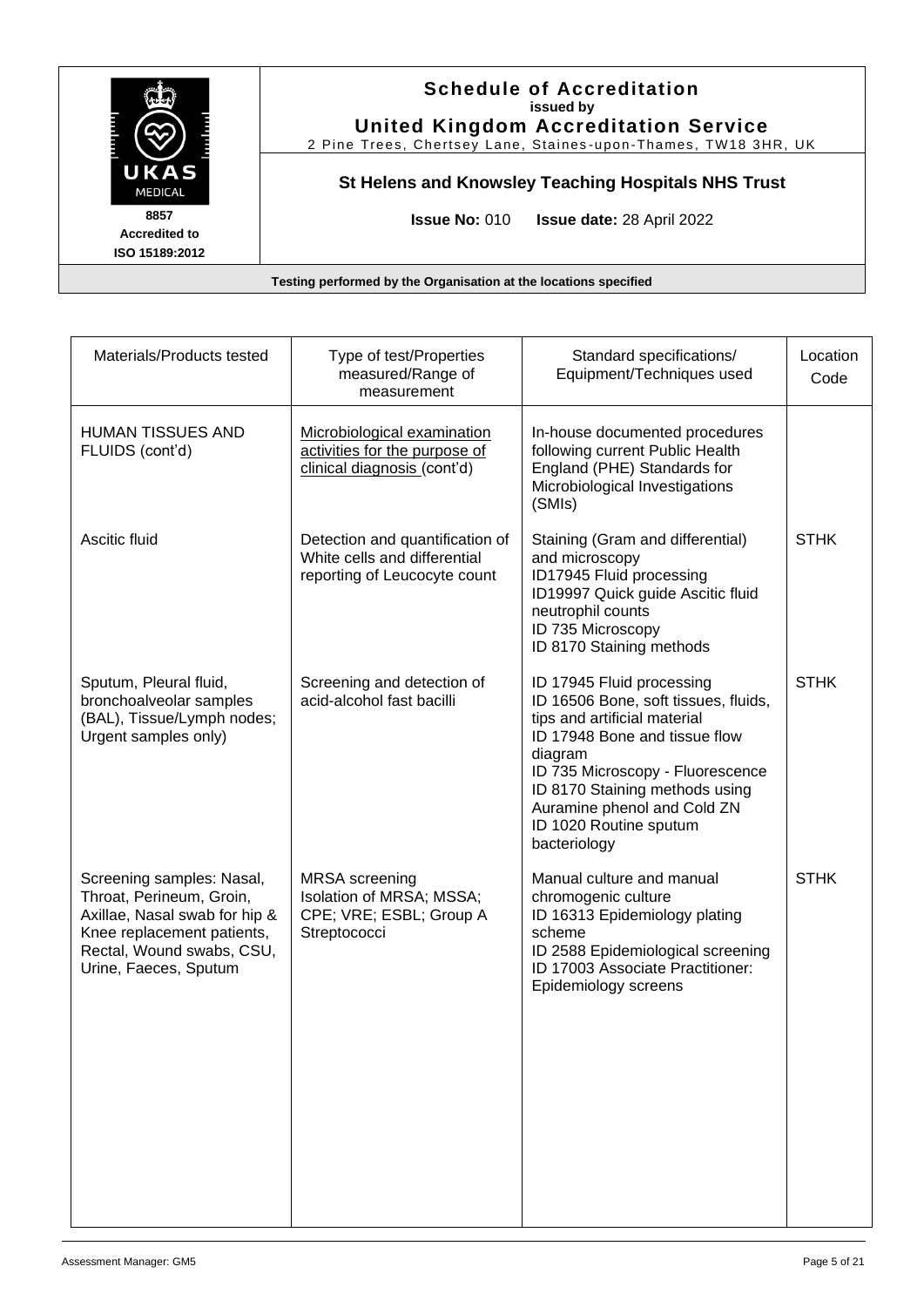

| Materials/Products tested                                       | Type of test/Properties<br>measured/Range of<br>measurement                                                                                                                                                                                                                          | Standard specifications/<br>Equipment/Techniques used                                                                                                                | Location<br>Code |
|-----------------------------------------------------------------|--------------------------------------------------------------------------------------------------------------------------------------------------------------------------------------------------------------------------------------------------------------------------------------|----------------------------------------------------------------------------------------------------------------------------------------------------------------------|------------------|
| HUMAN TISSUES AND<br>FLUIDS (cont'd)                            | Microbiological examination<br>activities for the purpose of<br>clinical diagnosis (cont'd)                                                                                                                                                                                          | In-house documented procedures<br>following current Public Health<br>England (PHE) Standards for<br>Microbiological Investigations<br>(SMIs)                         |                  |
| Faeces & Faecal microbiota<br>transplant (FMT) Donor<br>Testing | Detection of enteric pathogens<br>Salmonella sp.<br>$\bullet$<br>Shigella sp.<br>٠<br>Shigella IPaH gene<br>Campylobacter<br>$\bullet$<br>jejuni/coli/lari<br>E. coli 0157 via VTec<br>$\bullet$<br>gene (stx1 & stx2)<br>Cryptosporidium<br>$\bullet$<br>parvum, hominis<br>Giardia | Nucleic acid testing DNA PCR<br>Semi-automated procedure -<br>Enteric bioreal PCR (Serosep) and<br>Roche PCR Light cycler<br>ID 22915 Faecal PCR Testing,<br>Serosep | <b>STHK</b>      |
| Faeces                                                          | Qualitative detection of H<br>pylori antigen                                                                                                                                                                                                                                         | Semi-automated procedure using<br>amplified IDEIA HpStAR; ID 23894<br>H pylori faecal antigen testing<br>ID 23958 Use of the DS2                                     | <b>STHK</b>      |
| Faeces                                                          | Detection of Clostridium<br>difficile toxins A and B and<br>Clostridium difficile glutamate<br>dehydrogenase (GDH)                                                                                                                                                                   | ID 2253 CI. Difficile Testings<br>TECHLAB® C. DIFF QUIK CHECK<br>COMPLETE® test rapid membrane<br>enzyme<br>immunoassay (manual back up)                             | <b>STHK</b>      |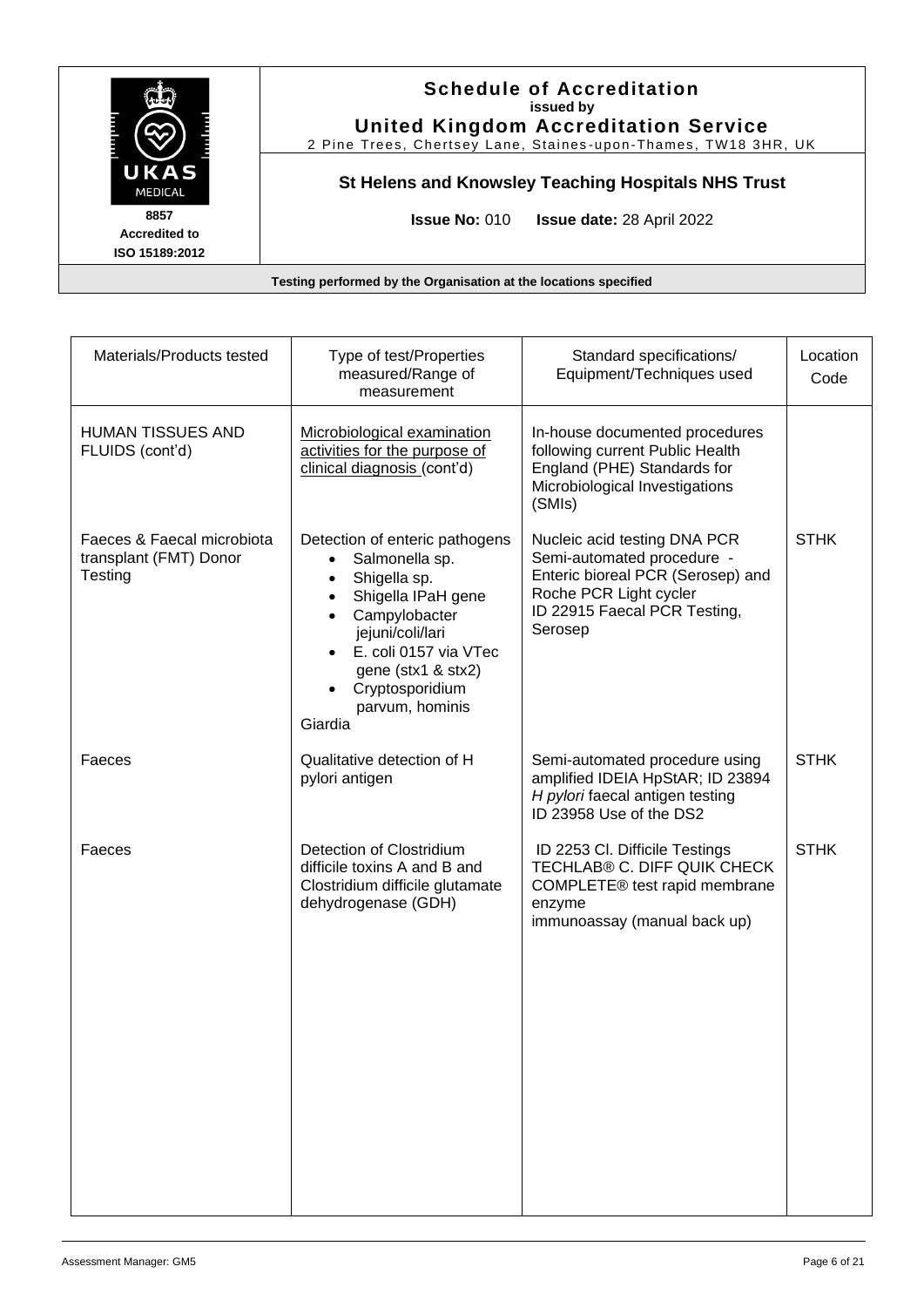

| Materials/Products tested                   | Type of test/Properties<br>measured/Range of<br>measurement                                                                                                                                                           | Standard specifications/<br>Equipment/Techniques used                                                                                                                                                                                                                                                                                                                                                                                | Location<br>Code |
|---------------------------------------------|-----------------------------------------------------------------------------------------------------------------------------------------------------------------------------------------------------------------------|--------------------------------------------------------------------------------------------------------------------------------------------------------------------------------------------------------------------------------------------------------------------------------------------------------------------------------------------------------------------------------------------------------------------------------------|------------------|
| <b>HUMAN TISSUES AND</b><br>FLUIDS (cont'd) | Microbiological examination<br>activities for the purpose of<br>clinical diagnosis (cont'd)                                                                                                                           | In-house documented procedures<br>following current Public Health<br>England (PHE) Standards for<br>Microbiological Investigations<br>(SMIs)                                                                                                                                                                                                                                                                                         |                  |
| Faeces                                      | Isolation and characterisation<br>of enteric bacterial pathogens<br>including parasites<br>Salmonella sp.<br>Shigella sp.<br>Campylobacter sp.<br>Escherichia coli O157<br>Vibrio spp.<br>Giardia.<br>Cryptosporidium | Manual culture<br>ID 693 Routine faeces bench<br>ID 16728 Useful dates for<br>processing faeces samples<br>ID 20651 FMT Testing main lab<br>record<br>Staining & Microscopy<br>ID 8170 Staining methods<br>ID 735 Microscopy                                                                                                                                                                                                         | <b>STHK</b>      |
| Faeces                                      | Rota/Adenovirus antigen<br>detection                                                                                                                                                                                  | <b>Werfen Biokit</b><br>ID 693 Routine faeces bench                                                                                                                                                                                                                                                                                                                                                                                  | <b>STHK</b>      |
| Bacterial and fungal isolates               | Identification of micro-<br>organisms -preliminary<br>identification and automated<br>identification of medically<br>important bacteria                                                                               | Vitek MS (MALDI-TOF) and Vitek2<br>and manual identification<br>Semi-automated method:<br>ID 20487 Vitek MS and Vitek2<br>Sample Preparation Procedure<br>ID 16959 Vitek sampling process<br>flow chart<br>Supporting bacterial identification<br><b>SOPs</b><br>ID 23890 Identification of<br>Staphylococcus, Micrococcus and<br>Rothia species<br>ID 24852 Identification of<br>Streptococci, Enterococci and<br>related organisms | <b>STHK</b>      |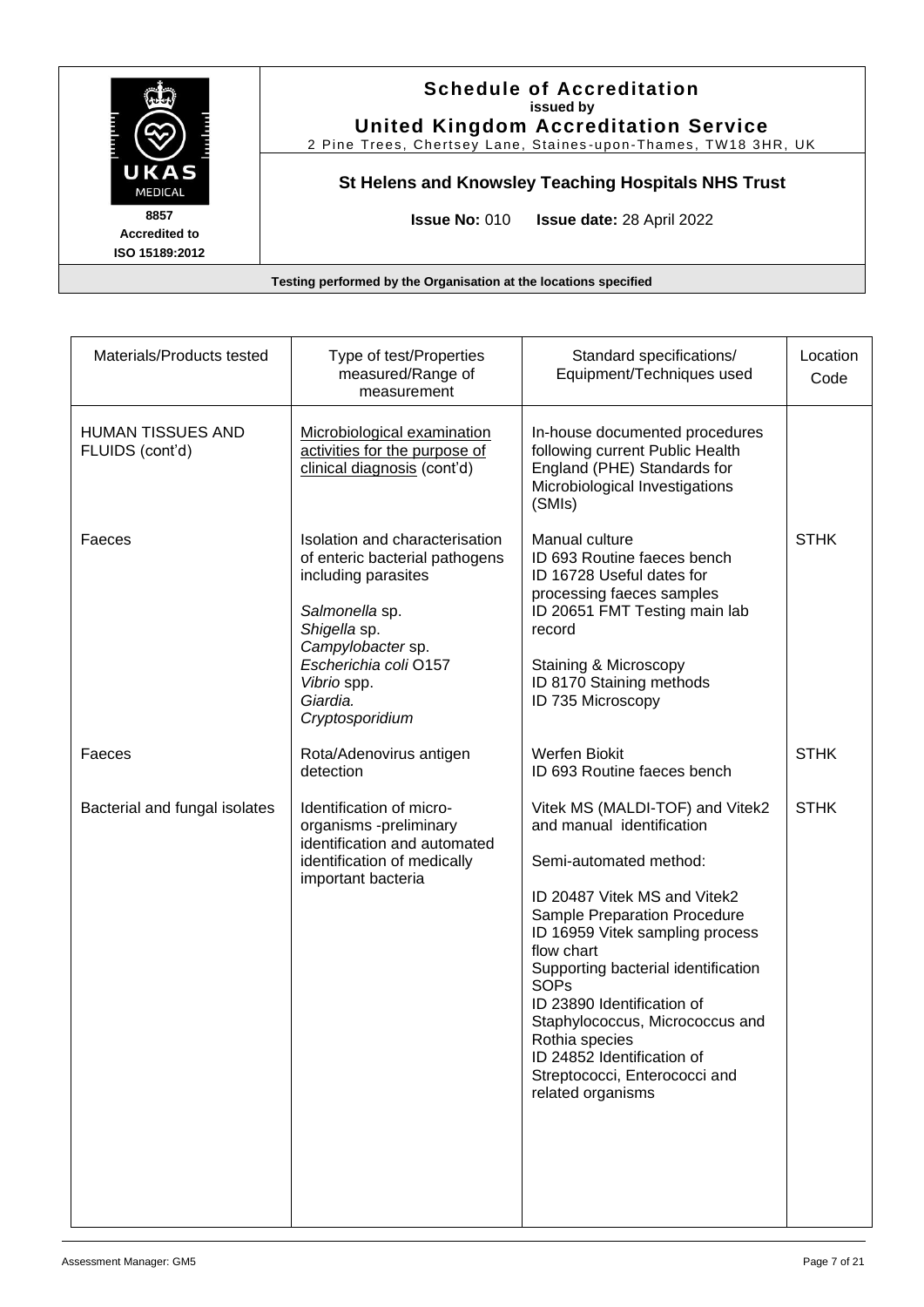

| Materials/Products tested                   | Type of test/Properties<br>measured/Range of<br>measurement                                                                             | Standard specifications/<br>Equipment/Techniques used                                                                                                                                                                                                                                                                                                                                                                                                                                                                                                                                                                                                                                                                                                                                                                                                                                            | Location<br>Code |
|---------------------------------------------|-----------------------------------------------------------------------------------------------------------------------------------------|--------------------------------------------------------------------------------------------------------------------------------------------------------------------------------------------------------------------------------------------------------------------------------------------------------------------------------------------------------------------------------------------------------------------------------------------------------------------------------------------------------------------------------------------------------------------------------------------------------------------------------------------------------------------------------------------------------------------------------------------------------------------------------------------------------------------------------------------------------------------------------------------------|------------------|
| <b>HUMAN TISSUES AND</b><br>FLUIDS (cont'd) | Microbiological examination<br>activities for the purpose of<br>clinical diagnosis (cont'd)                                             | In-house documented procedures<br>following current Public Health<br>England (PHE) Standards for<br>Microbiological Investigations<br>(SMIs)                                                                                                                                                                                                                                                                                                                                                                                                                                                                                                                                                                                                                                                                                                                                                     |                  |
| Bacterial and fungal isolates               | Identification of micro-<br>organisms -preliminary<br>identification and automated<br>identification of medically<br>important bacteria | Vitek MS (MALDI-TOF) and Vitek2<br>and manual identification (cont.')<br>Semi-automated method:<br>ID 23889 Identification of<br>Enterobacteriaceae<br>ID 25312 Identification of<br>Haemophilus species and the<br><b>HACEK Group of Organisms</b><br>ID 24965 Identification of Neisseria<br>species<br>ID 25674 Identification of<br>Pseudomonas species and other<br><b>Non-Glucose Fermenters</b><br>ID 25676 Identification of<br>Pasteurella species and<br>morphologically similar organisms<br>ID 23888 Identification of E.coli<br>O <sub>157</sub><br>ID 24993 Identification of Vibrio<br>and Aeromonas species<br>ID 24841 Identification of<br>Salmonella species<br>ID 24994 Identification of Yersinia<br>species<br>ID26319 Identification of<br>Corynebacterium species.<br>ID 26318 Identification of Shigella<br>species<br>ID 26320 Identification of<br>Bordetella species | <b>STHK</b>      |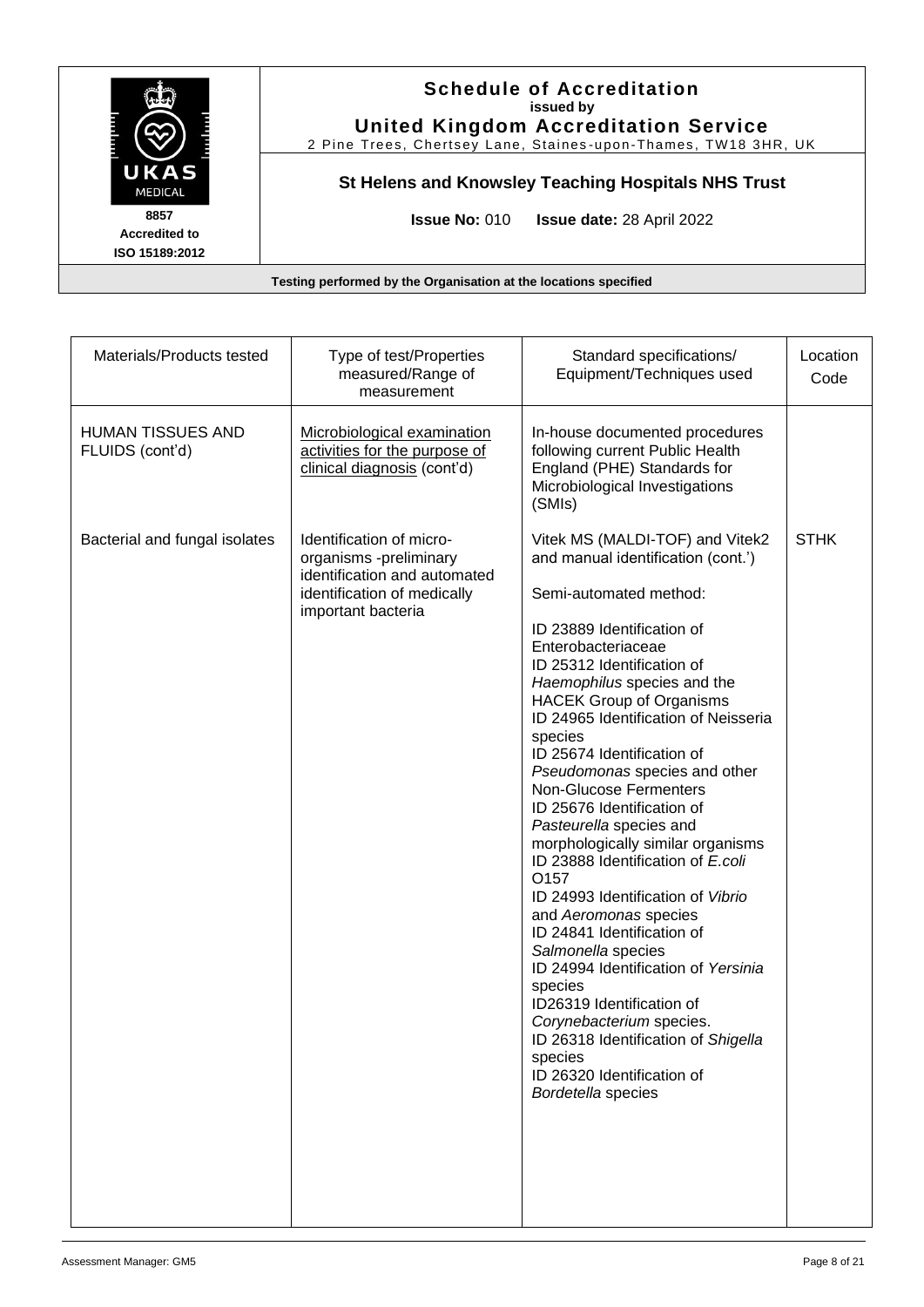

| Materials/Products tested                   | Type of test/Properties<br>measured/Range of<br>measurement                                                                              | Standard specifications/<br>Equipment/Techniques used                                                                                                                                                                                                                                                                                                                                                                                                                                                                           | Location<br>Code |
|---------------------------------------------|------------------------------------------------------------------------------------------------------------------------------------------|---------------------------------------------------------------------------------------------------------------------------------------------------------------------------------------------------------------------------------------------------------------------------------------------------------------------------------------------------------------------------------------------------------------------------------------------------------------------------------------------------------------------------------|------------------|
| <b>HUMAN TISSUES AND</b><br>FLUIDS (cont'd) | Microbiological examination<br>activities for the purpose of<br>clinical diagnosis (cont'd)                                              | In-house documented procedures<br>following current Public Health<br>England (PHE) Standards for<br>Microbiological Investigations<br>(SMIs)                                                                                                                                                                                                                                                                                                                                                                                    |                  |
| Bacterial and fungal isolates               | Identification of micro-<br>organisms - preliminary<br>identification and automated<br>identification of medically<br>important bacteria | ID 26321 Identification of<br>Clostridium species<br>ID 26322 Identification of aerobic<br>actinomycetes<br>ID 57 Identification of Bacillus<br>species<br>ID 26322 Identification of Moraxella<br>species and morphologically similar<br>organisms<br>ID 23624 Identification of<br>Pasteurella species and<br>morphologically similar bacterial<br>ID 26325 Identification of anaerobic<br>cocci<br>ID 26326 Identification of anaerobic<br>Actinomyces species<br>ID 26327 Identification of anaerobic<br>Gram negative rods | <b>STHK</b>      |
|                                             |                                                                                                                                          |                                                                                                                                                                                                                                                                                                                                                                                                                                                                                                                                 |                  |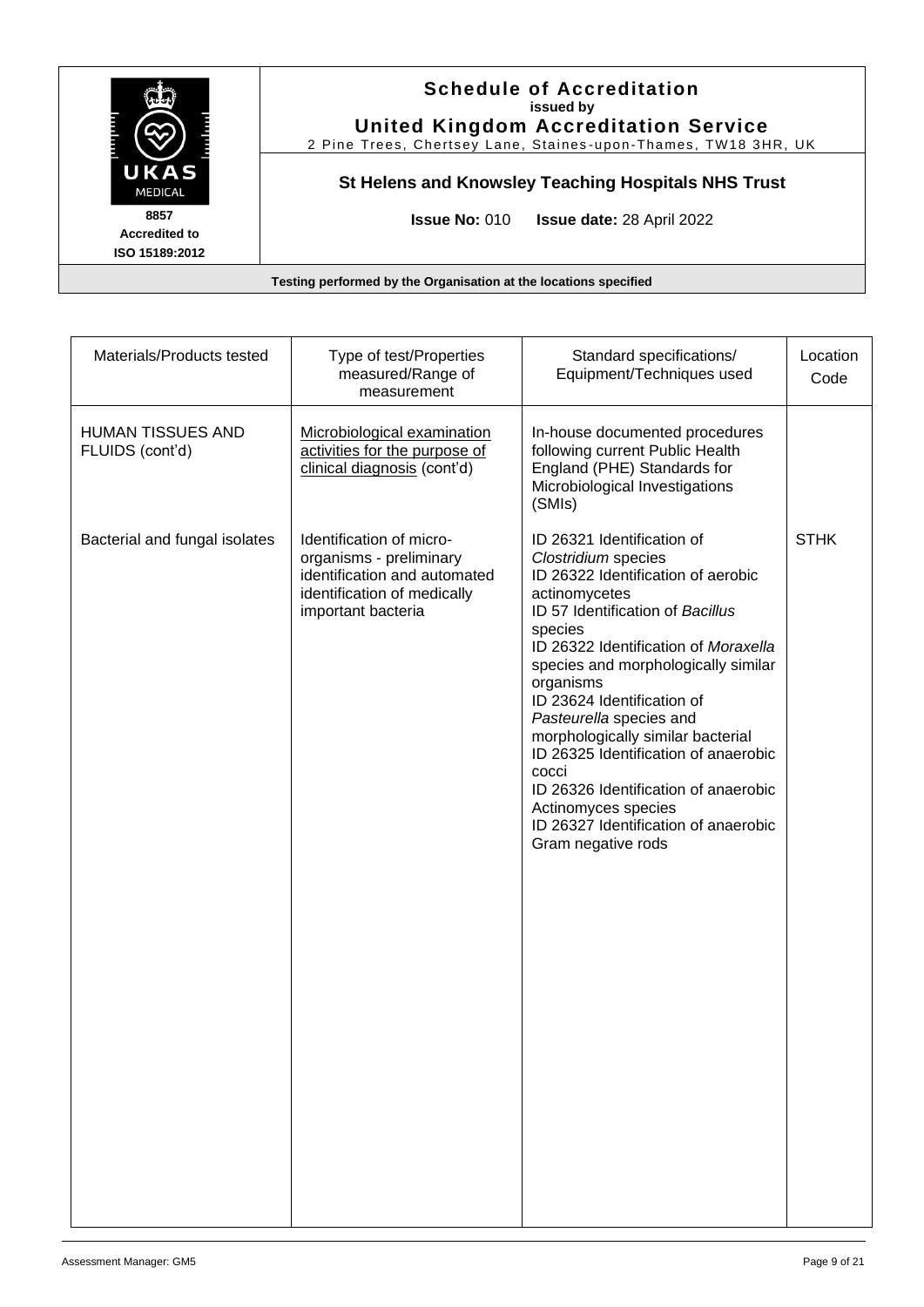

| Materials/Products tested                   | Type of test/Properties<br>measured/Range of<br>measurement                                 | Standard specifications/<br>Equipment/Techniques used                                                                                                                                                                                                                                                                                                                                                                                                                                                                                                                                                                                                                                                                         | Location<br>Code |
|---------------------------------------------|---------------------------------------------------------------------------------------------|-------------------------------------------------------------------------------------------------------------------------------------------------------------------------------------------------------------------------------------------------------------------------------------------------------------------------------------------------------------------------------------------------------------------------------------------------------------------------------------------------------------------------------------------------------------------------------------------------------------------------------------------------------------------------------------------------------------------------------|------------------|
| <b>HUMAN TISSUES AND</b><br>FLUIDS (cont'd) | Microbiological examination<br>activities for the purpose of<br>clinical diagnosis (cont'd) | In-house documented procedures<br>following current Public Health<br>England (PHE) Standards for<br>Microbiological Investigations<br>(SMIs)                                                                                                                                                                                                                                                                                                                                                                                                                                                                                                                                                                                  |                  |
| <b>Bacterial isolates</b>                   | Antimicrobial susceptibility<br>testing of micro-organisms                                  | Determination of Antimicrobial<br>Susceptibility by Disc Diffusion<br>based on EUCAST Guidelines also<br>gradient MIC (etest) and<br>Automated MIC (Vitek 2)<br>EUCAST (manual disc /strip<br>diffusion)<br>Broth dilution MIC testing for<br>colistin sensitivity on<br>Enterobacteriaceae, Pseudomonas<br>and Acinetobacter species<br><b>ID 16644 Associate Practitioner</b><br>Disc diffusion sensitivity<br>ID 1250 Sensitivity testing<br>ID 745 MIC using E test strips<br>ID 1251 Detection of Extended-<br>Spectrum<br>β-Lactamases (ESBL) and AmpC<br>Semi-automated method:<br>ID 20487 Vitek MS and Vitek2<br>Sample Preparation Procedure<br>ID 16959 Vitek sampling process<br>flow chart<br>ID 1250<br>ID16644 | <b>STHK</b>      |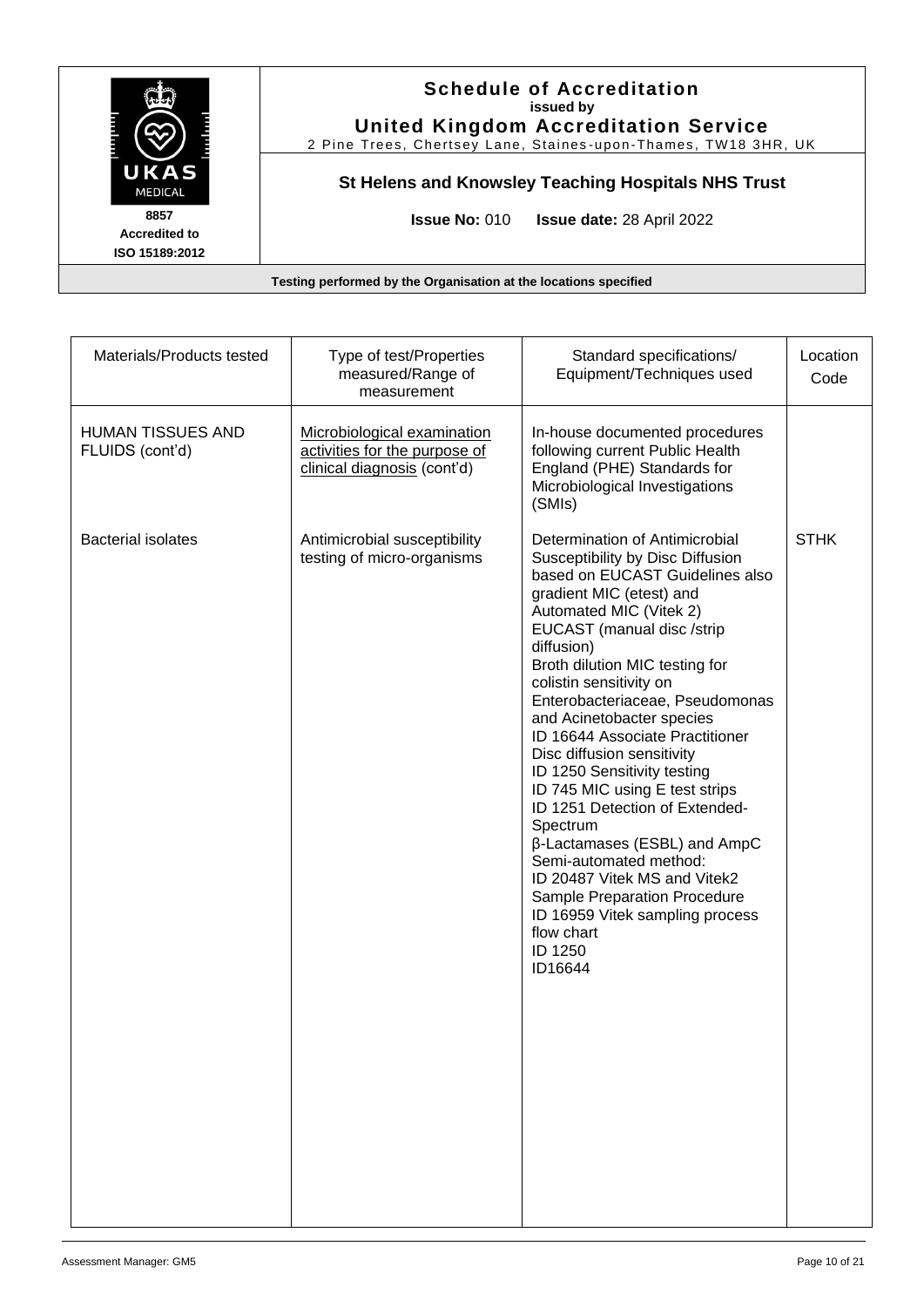

| Materials/Products tested                      | Type of test/Properties<br>measured/Range of<br>measurement                                                  | Standard specifications/<br>Equipment/Techniques used                                                                                                                                                                                      | Location<br>Code |
|------------------------------------------------|--------------------------------------------------------------------------------------------------------------|--------------------------------------------------------------------------------------------------------------------------------------------------------------------------------------------------------------------------------------------|------------------|
| <b>HUMAN TISSUES AND</b><br>FLUIDS (cont'd)    | Microbiological examination<br>activities for the purpose of<br>clinical diagnosis (cont'd)                  | In-house documented procedures<br>following current Public Health<br>England (PHE) Standards for<br>Microbiological Investigations<br>(SMIs)                                                                                               |                  |
| Haïr, Nail Skin, Sputum, BAL                   | Examination and general<br>isolation and characterisation<br>of fungal organisms of clinical<br>significance | Manual inoculation, media culture,<br>and macroscopic & microscopic<br>examination (stained & unstained)<br>using:<br>ID 20650 Routine Mycology<br>ID 735 Microscopy<br>ID 8170 Staining methods<br>ID 1020 Routine sputum<br>bacteriology | <b>STHK</b>      |
| Faeces, urine and perianal<br>sellotape slides | Detection of clinically<br>significant faecal ova, cysts<br>and parasites                                    | Concentration method, direct<br>examination and microscopy<br>ID 693 Routine faeces bench<br>ID 735 Microscopy<br>ID 8170 Staining methods<br>ID 694 Routine urine bacteriology                                                            | <b>STHK</b>      |
| <b>Blood</b>                                   | Therapeutic Drug Monitoring:<br>Teicoplanin                                                                  | Indiko Plus Analyser by<br>turbidimetric immunoassay<br>ID 44944                                                                                                                                                                           | <b>STHK</b>      |
| Serum                                          | COV2T Total Antibody IgM<br>and IgG                                                                          | ADVIA Centaur XP by<br>chemiluminescent immunoassay<br>ID 48337                                                                                                                                                                            | <b>STHK</b>      |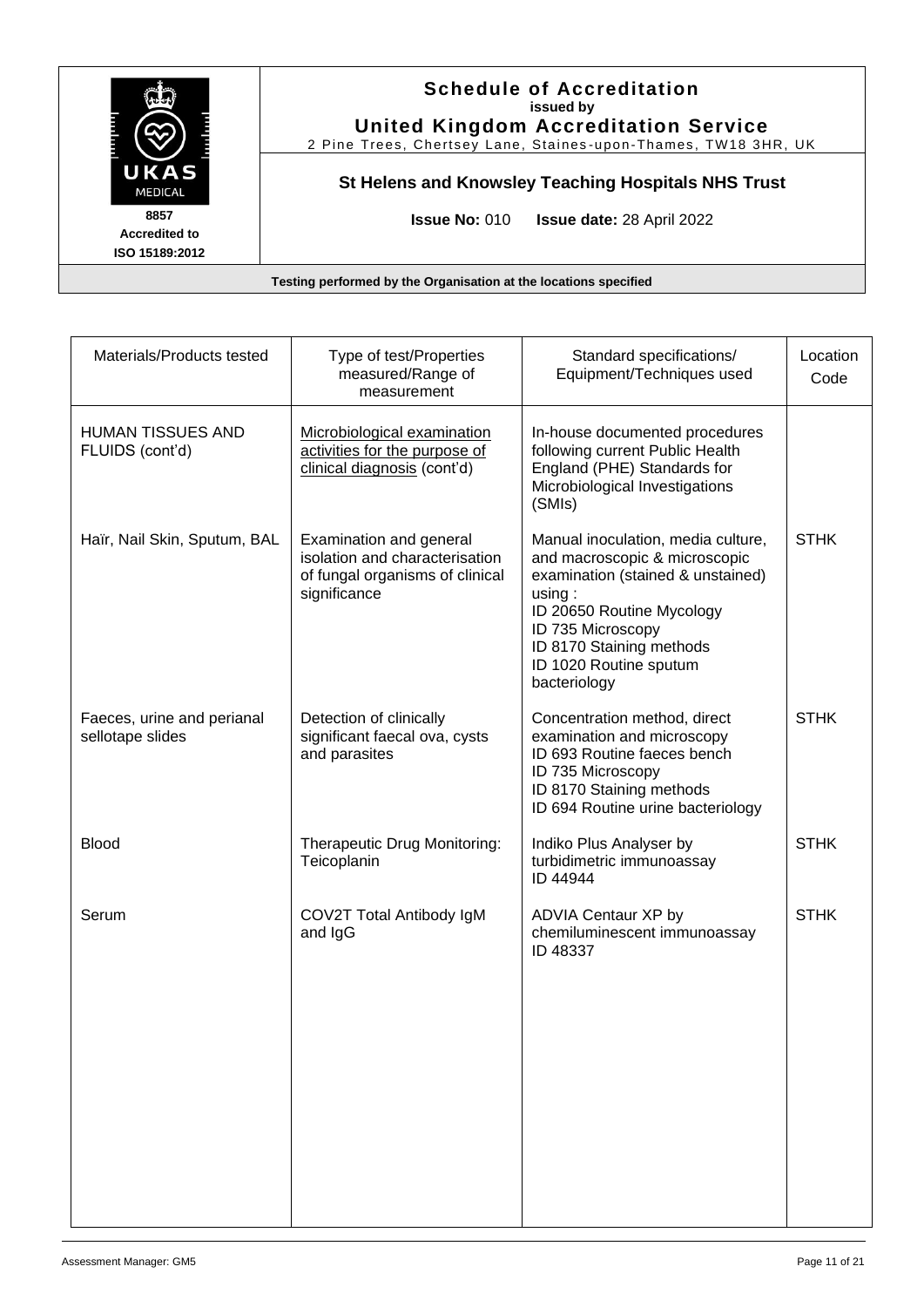

| Materials/Products tested | Type of test/Properties<br>measured/Range of<br>measurement                                                                                                                                                                                  | Standard specifications/<br>Equipment/Techniques used                                                                                     | Location<br>Code |
|---------------------------|----------------------------------------------------------------------------------------------------------------------------------------------------------------------------------------------------------------------------------------------|-------------------------------------------------------------------------------------------------------------------------------------------|------------------|
| <b>HUMAN BODY FLUIDS</b>  | Serological examination<br>activities for the purpose of<br>clinical diagnosis                                                                                                                                                               | Following in-house documented<br>procedures                                                                                               |                  |
| Serum                     | Detection of<br>Measles IgG antibody,<br>Mumps IgG antibody,<br>Toxoplasma IgM/IgG antibody<br>VZV IgG antibody<br>CMV IgG/IgM antibody<br>EBV IgG/IgM antibody<br>Rubella IgG antibody<br>Lymes IgG/IgM antibody to<br>Borrelia burgdorferi | BioMerieux VIDAS3 analyser<br>Immunoassays using enzyme<br>linked fluorescent assay<br>ID 9526 Routine serology<br>ID 23634 Use of VIDAS3 | <b>STHK</b>      |
| Serum                     | <b>Detection of Parvovirus</b>                                                                                                                                                                                                               | Semi-automated procedure<br>ID 23958 Use of the DS2<br>ID 9526 Routine serology<br>ID 23895 Parvovirus B19 IgM and<br>IgG                 | <b>STHK</b>      |
| Serum                     | Quantitative detection of anti -<br>streptolysin O (ASL)                                                                                                                                                                                     | <b>Biokit rheumajet ASO</b><br>ID 9526 Routine serology                                                                                   | <b>STHK</b>      |
| Urine                     | Detection of soluble<br>Pneumococcal urinary antigen                                                                                                                                                                                         | Binax Now kit by Alere Lateral flow<br>device<br>ID 4595 Detection of<br>Pneumococcal antigens in urine                                   | <b>STHK</b>      |
| Urine                     | Detection of Legionella<br>pneumophila serotype 1<br>antigen                                                                                                                                                                                 | Binax Now kit by Alere Lateral flow<br>device<br>ID 4595 Detection of Legionella<br>antigen in urine                                      | <b>STHK</b>      |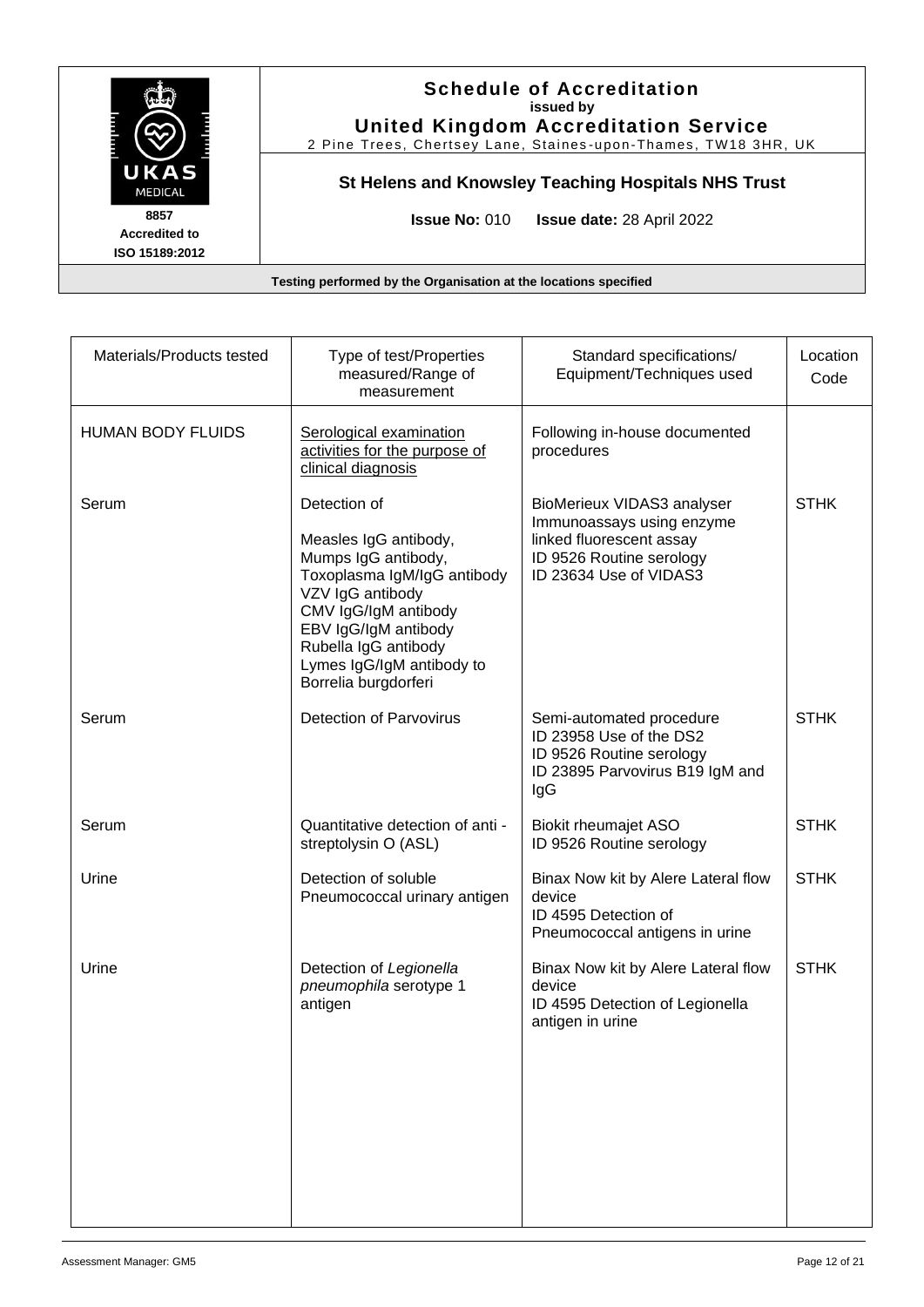

| Materials/Products tested | Type of test/Properties<br>measured/Range of<br>measurement                                                                                                                                                         | Standard specifications/<br>Equipment/Techniques used                                                                   | Location<br>Code |
|---------------------------|---------------------------------------------------------------------------------------------------------------------------------------------------------------------------------------------------------------------|-------------------------------------------------------------------------------------------------------------------------|------------------|
| <b>HUMAN BODY FLUIDS</b>  | Serological examination<br>activities for the purpose of<br>clinical diagnosis                                                                                                                                      | Following in-house documented<br>procedures                                                                             |                  |
| Blood, serum              | Detection of:<br>HIV antigen/antibody<br>HBV surface antigen<br>HBV surface antibody<br>HBV core antibody<br>HCV antibody<br>Hepatitis A IgM antibody<br><b>Total Hepatitis A antibody</b><br>Syphilis IgG antibody | Siemens Atellica<br>(Spectrophotometry)<br>System ID 43976<br>Serology Biochemistry ID 8655<br>Routine Serology ID 9526 | <b>STHK</b>      |
|                           |                                                                                                                                                                                                                     |                                                                                                                         |                  |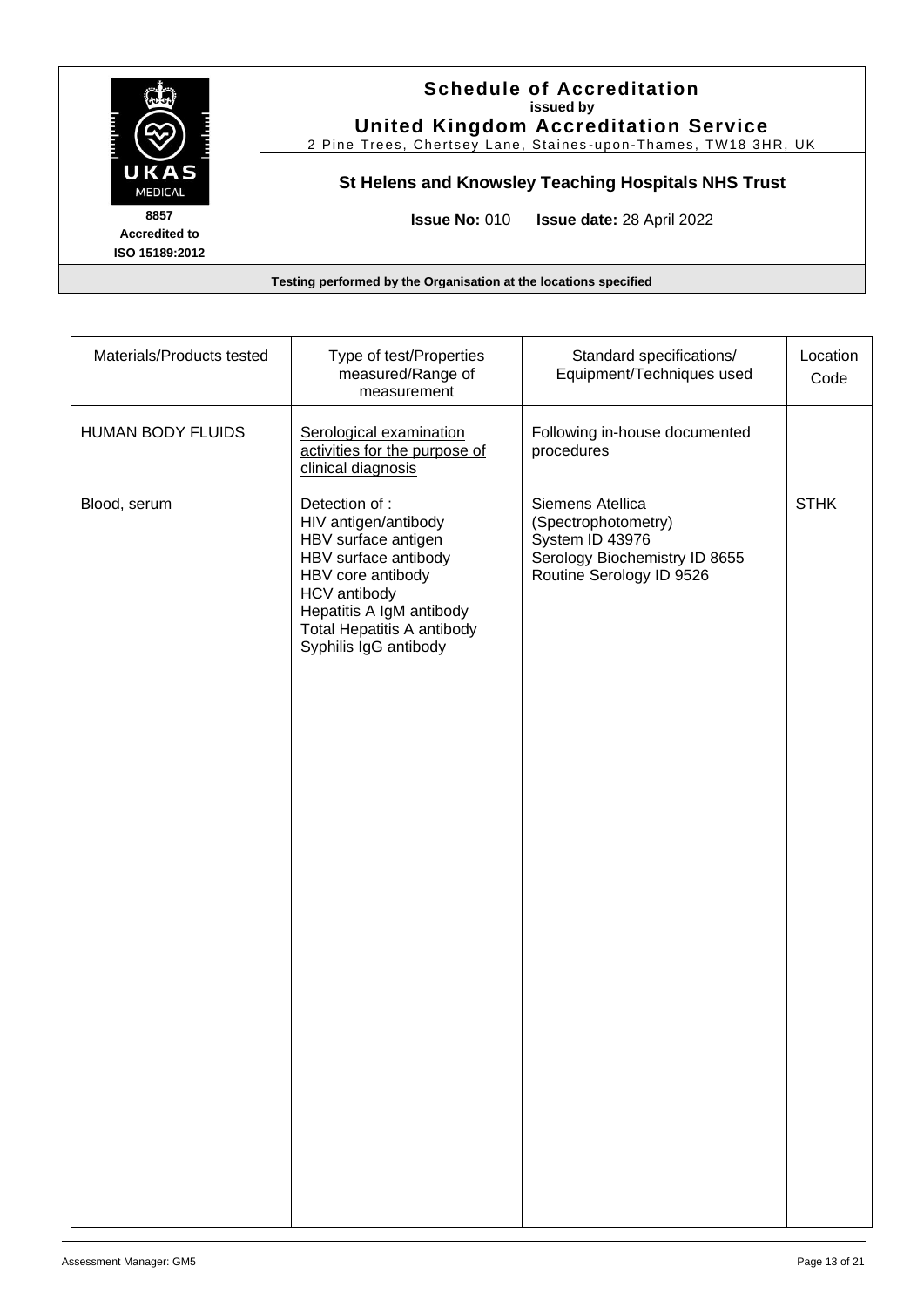

**Testing performed by the Organisation at the locations specified**

| Materials/Products tested                                                              | Type of test/Properties<br>measured/Range of<br>measurement                                                                                                                                                                                                                                                                  | Standard specifications/<br>Equipment/Techniques used                                                                                                                                                                                                                                                  | Location<br>Code |
|----------------------------------------------------------------------------------------|------------------------------------------------------------------------------------------------------------------------------------------------------------------------------------------------------------------------------------------------------------------------------------------------------------------------------|--------------------------------------------------------------------------------------------------------------------------------------------------------------------------------------------------------------------------------------------------------------------------------------------------------|------------------|
|                                                                                        | Molecular diagnostic<br>examination activities for the<br>purpose of clinical diagnosis                                                                                                                                                                                                                                      | Following in-house documented<br>procedures                                                                                                                                                                                                                                                            |                  |
| Urines and genital swabs,<br>screening samples from<br>national screening<br>programme | Chlamydia trachomatis and<br>Neisseria gonorrhoeae rRNA<br>and confirmation by<br>secondary probes                                                                                                                                                                                                                           | Hologic Panther Aptima Combo 2<br>assay<br>Molecular: transcription mediated<br>amplification of the RNA target<br>detected by hybridisation and real<br>time fluorescence<br>ID 14142 Detection of Chlamydia<br>trachomatis and Neisseria<br>gonorrhoeae by nucleic acid<br>amplification test (NAAT) | <b>STHK</b>      |
| Bacterial culture isolates                                                             | Staphylococcus aureus (SA)<br>and methicillin-resistant<br>Staphylococcus<br>aureus (MRSA); detection<br>and differentiation of the<br>blaKPC, blaNDM, blaVIM,<br>blaOXA-48, and blaIMP-1<br>gene sequences associated<br>with carbapenem-<br>nonsusceptibility in gram-<br>negative bacteria (CPE) used<br>for confirmation | <b>Cepheid GeneXpert</b><br>ID 24499 Cepheid                                                                                                                                                                                                                                                           | <b>STHK</b>      |
| Swabs, blood culture<br>samples<br>Faeces                                              | MRSA, MSSA<br>Detection of norovirus                                                                                                                                                                                                                                                                                         | <b>Cepheid GeneXpert</b><br>ID 24499 Cepheid PCR<br>ID 1253 Blood culture Bacteriology<br>ID 18576 Positive blood culture<br>sample processing                                                                                                                                                         | <b>STHK</b>      |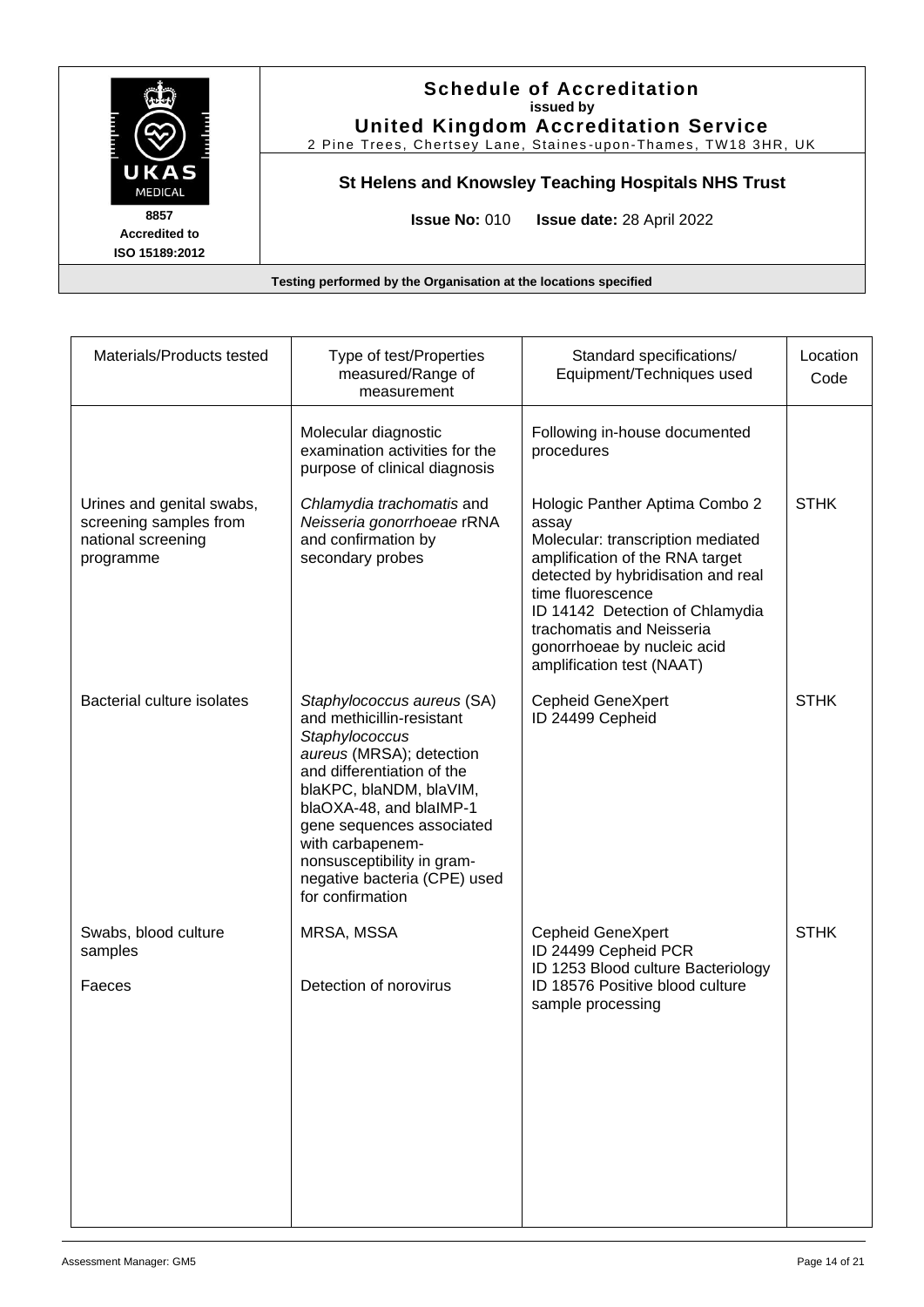

| Materials/Products tested                                                                                  | Type of test/Properties<br>measured/Range of<br>measurement                                         | Standard specifications/<br>Equipment/Techniques used                                                                                                                       | Location<br>Code |
|------------------------------------------------------------------------------------------------------------|-----------------------------------------------------------------------------------------------------|-----------------------------------------------------------------------------------------------------------------------------------------------------------------------------|------------------|
| <b>HUMAN BODY FLUIDS</b><br>(cont'd)                                                                       | Molecular diagnostic<br>examination activities for the<br>purpose of clinical diagnosis<br>(cont'd) | Following in-house documented<br>procedures                                                                                                                                 |                  |
| Anogenital skin lesions                                                                                    | HSV I/II                                                                                            | Hologic Panther Aptima assay<br>Molecular: transcription mediated<br>amplification of the RNA target<br>detected by hybridisation and real<br>time fluorescence<br>ID 38789 | <b>STHK</b>      |
| Endocervical swabs, vaginal<br>swabs and female urine                                                      | Trichomonas vaginalis                                                                               | ID 38828                                                                                                                                                                    |                  |
| Endocervical swabs, vaginal<br>swabs, female urine, male<br>urethral swabs, penile swabs<br>and male urine | Mycoplasma genitalium                                                                               | ID 38827                                                                                                                                                                    |                  |
| Nasopharyngeal Aspirates<br>and Nose/Throat swabs in<br><b>VTM</b>                                         | Influenza A, influenza B,<br>Respiratory syncytial virus<br>(RSV) viral RNA,                        | Cepheid GeneXpert Cepheid PCR<br>Xpert® Xpress Flu/RSV (Ref<br>XPRSFLU/RSV-CE-10<br>ID 24499                                                                                | <b>STHK</b>      |
| Nose and Throat Swabs in<br><b>VTM</b>                                                                     | Detection of SARS CoV-2<br>virus RNA (COVID-19) specific<br>gene sequences: E, N2                   | <b>Cepheid GeneXpert</b><br>Cepheid PCR<br>Xpert® Xpress SARS-CoV-2 (Ref<br>XPRSARS-COV2-10)<br>ID 24499                                                                    | <b>STHK</b>      |
| Nose and Throat Swabs in<br><b>VTM</b>                                                                     | Detection of<br>SARS CoV-2 virus RNA<br>(COVID-19) specific gene<br>sequences: E, N2                | <b>Cepheid GeneXpert</b><br>Cepheid PCR<br>Xpert® Xpress SARS-CoV-2 (Ref<br>XPRSARS-COV2-10)<br>ID 44369                                                                    | <b>SOHT</b>      |
| Nose and Throat Swabs in<br><b>VTM</b>                                                                     | Detection of:<br>Influenza A<br>Influenza B<br>RSV viral RNA                                        | <b>Cepheid GeneXpert</b><br>Cepheid PCR<br>Xpert® Xpress Flu/RSV<br>ID 44369                                                                                                | <b>SOHT</b>      |
| Faeces                                                                                                     | Detection of Clostridium<br>difficile toxins A and B                                                | Nucleic acid testing using PCR<br><b>Cepheid GeneXpert</b><br>ID 2253 Cl. difficile Testings                                                                                | <b>STHK</b>      |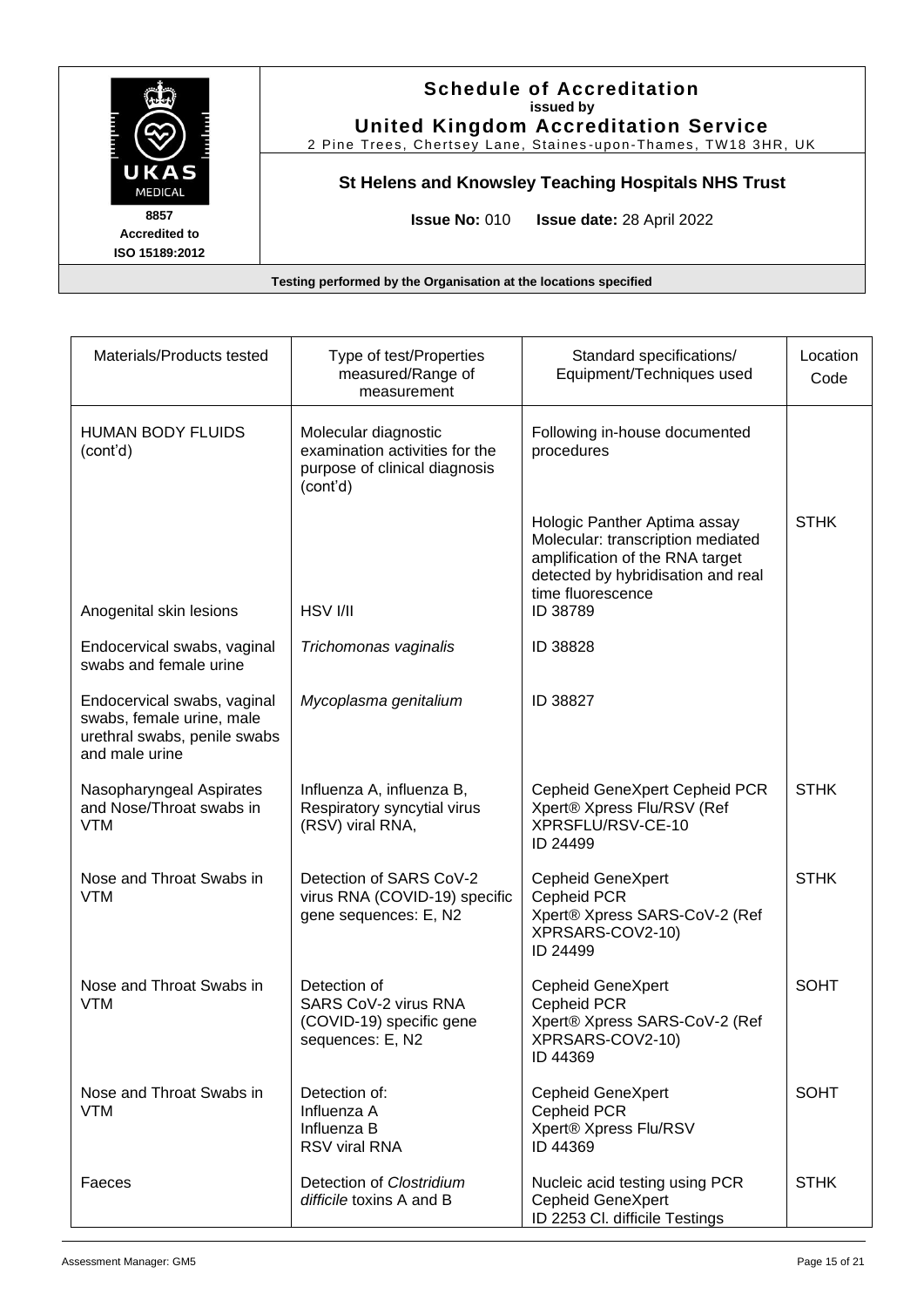

| Materials/Products tested              | Type of test/Properties<br>measured/Range of<br>measurement                                            | Standard specifications/<br>Equipment/Techniques used                                                                                                                                                                           | Location<br>Code           |
|----------------------------------------|--------------------------------------------------------------------------------------------------------|---------------------------------------------------------------------------------------------------------------------------------------------------------------------------------------------------------------------------------|----------------------------|
| <b>HUMAN BODY FLUIDS</b><br>(cont'd)   | Molecular diagnostic<br>examination activities for the<br>purpose of clinical diagnosis<br>(cont'd)    | Following in-house documented<br>procedures                                                                                                                                                                                     |                            |
| Nose and Throat Swabs in<br><b>VTM</b> | Detection of<br>SARS CoV-2 virus RNA<br>(COVID-19) specific gene<br>sequences: ORFab region 1<br>and 2 | Hologic Panther Aptima Fusion<br>using Aptima Fusion SARS-CoV-2<br>Assay kit by target capture-<br>transcription-mediated amplification<br>(TMA), and dual kinetic assay<br>(DKA)<br>SOP48306 Aptima SARS CoV2<br>Panther assay | <b>STHK</b>                |
| Nose and Throat Swabs in<br><b>VTM</b> | Detection of<br>SARS CoV-2 virus RNA<br>(COVID-19) specific gene<br>sequences: E, N and RdRp           | Serosep - RespiBio® SARS-CoV-2<br>using LifeRiver EX3600 RNA<br>extraction and SOP 52300 Serosep<br>RespiBio Panel 3 dual assay by RT<br><b>PCR</b>                                                                             | <b>STHK</b>                |
| Nose and Throat Swabs in<br><b>VTM</b> | Detection of<br>SARS CoV-2 virus RNA<br>(COVID-19) specific gene<br>sequences: ORFab and N             | SAMBA 11 Sars Cov2 PCR test<br>SOP 51659 SAMBA 11 SARS CoV<br>2 PCR assay.                                                                                                                                                      | <b>STHK</b><br><b>SOHT</b> |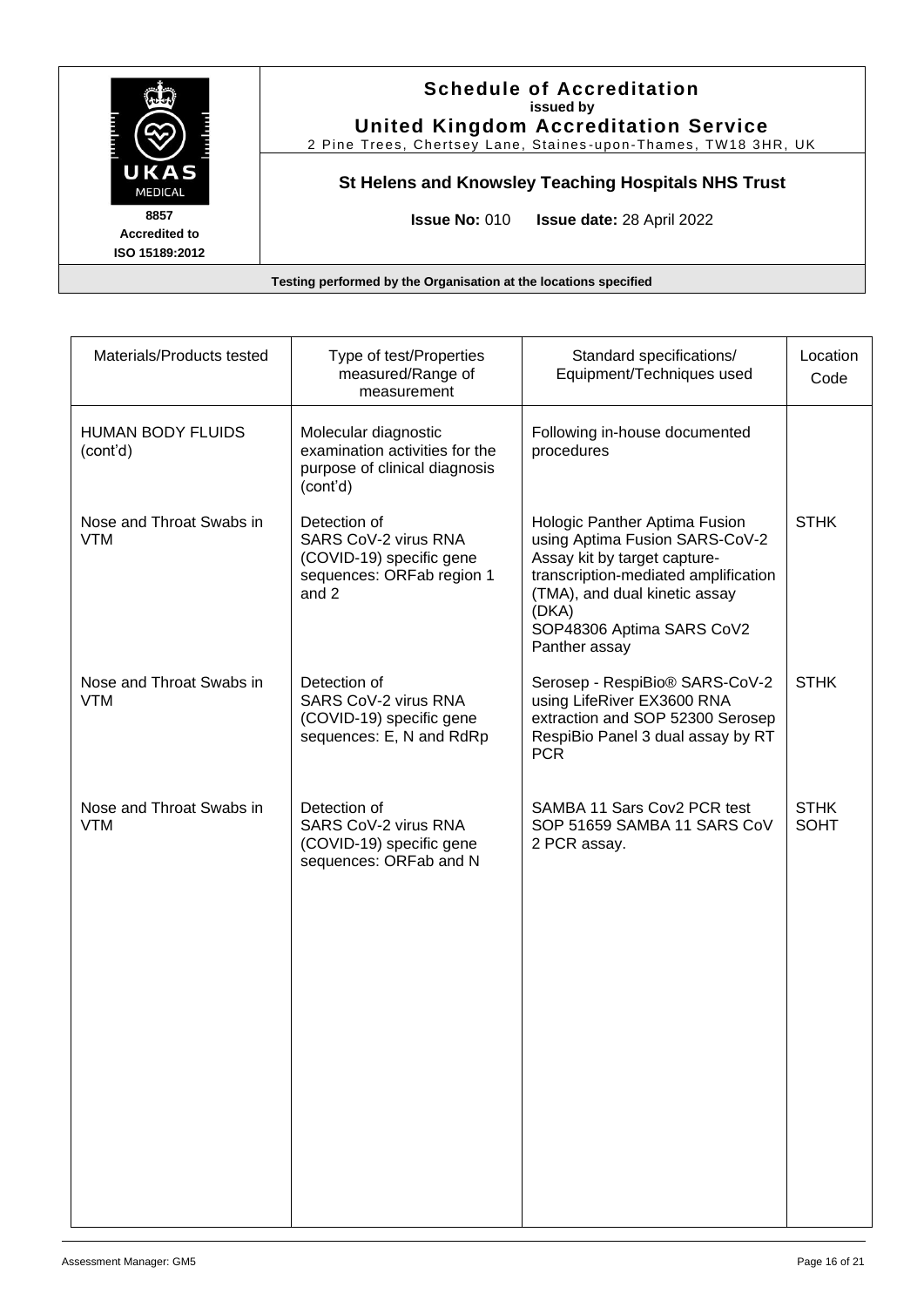

| Materials/Products tested                                            | Type of test/Properties<br>measured/Range of<br>measurement                                                                                                                                                                                                                                                                                                                                                                                             | Standard specifications/<br>Equipment/Techniques used                                          | Location<br>Code |
|----------------------------------------------------------------------|---------------------------------------------------------------------------------------------------------------------------------------------------------------------------------------------------------------------------------------------------------------------------------------------------------------------------------------------------------------------------------------------------------------------------------------------------------|------------------------------------------------------------------------------------------------|------------------|
| <b>HUMAN BODY FLUIDS</b><br>(cont'd)                                 | Molecular diagnostic<br>examination activities for the<br>purpose of clinical diagnosis<br>(cont'd)                                                                                                                                                                                                                                                                                                                                                     | Following in-house documented<br>procedures                                                    |                  |
| Faeces                                                               | Detection of C. difficile toxin B<br>gene (tcdB)                                                                                                                                                                                                                                                                                                                                                                                                        | EntericBio realtime® (Serosep)<br><b>PCR</b><br>ID 2253 Cl. Difficile Testings                 | <b>STHK</b>      |
| <b>CSF</b><br>Excludes samples from<br>immunocompromised<br>patients | Detection of the following<br>microorganisms using the<br>Meningitis/Encephalitis panel:<br>Escherichia coli K1<br>Haemophilus influenzae<br>Listeria monocytogenes<br>Neisseria meningitidis<br>Streptococcus agalactiae<br>Streptococcus pneumoniae<br>Cryptococcus<br>gattii/neoformans<br>Cytomegalovirus<br>Herpes simplex virus 1<br>Herpes simplex virus 2<br>Human herpesvirus 6<br>Enterovirus<br>Human parechovirus<br>Varicella zoster virus | Biomerieux Biofire Film Array using<br>multiplexed nucleic acid detection<br>(PCR)<br>ID 37879 | <b>STHK</b>      |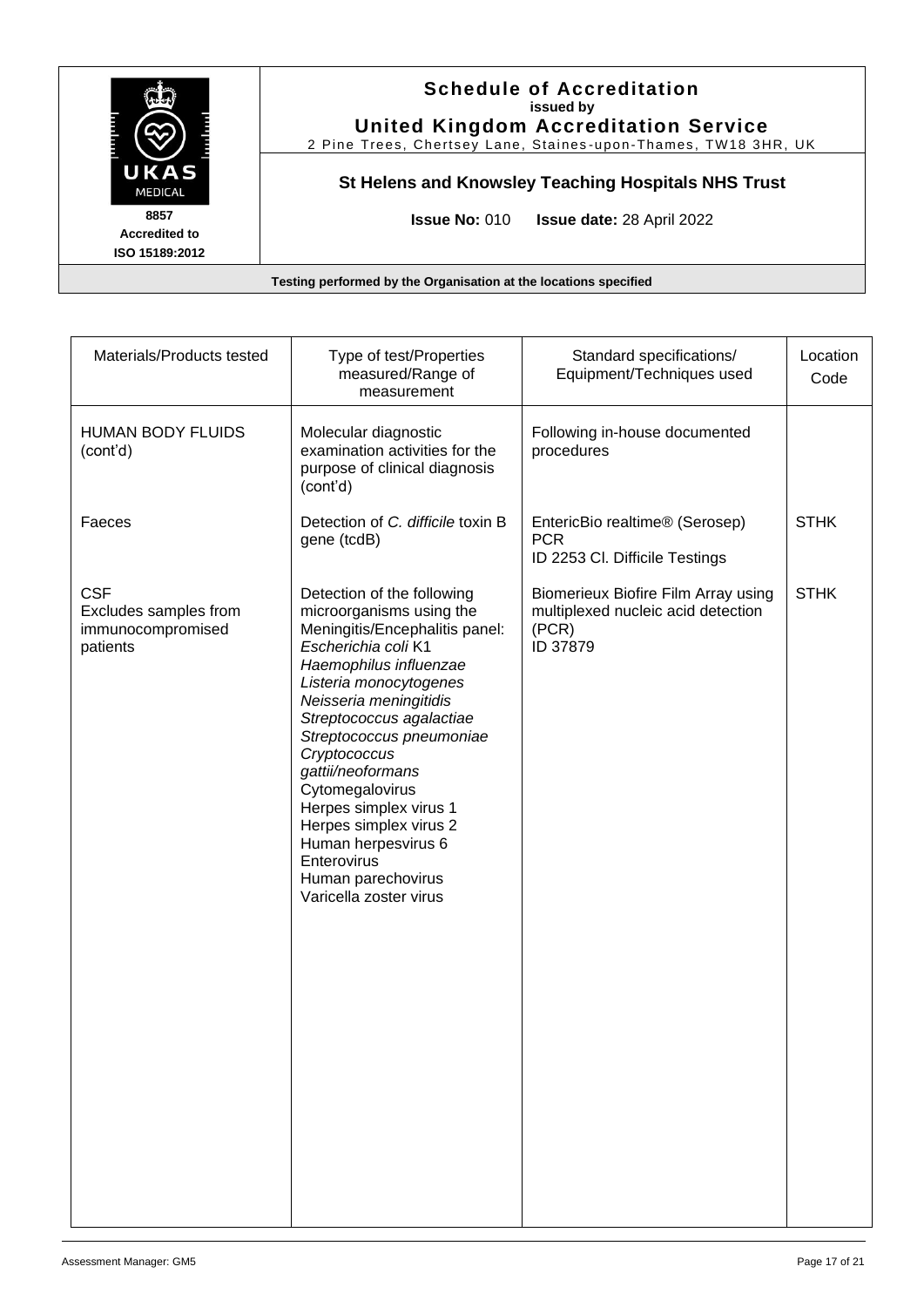

Materials/Products tested Type of test/Properties measured/Range of measurement Standard specifications/ Equipment/Techniques used Location Code HUMAN BODY FLUIDS (cont'd) Molecular diagnostic examination activities for the purpose of clinical diagnosis (cont'd) Following in-house documented procedures Sputum/ Tracheal Aspirates/ Bronchial Lavage Extended respiratory panel: Viruses Adenovirus Coronavirus HKU1 Coronavirus NL63 Coronavirus 229E Coronavirus OC43 Human Metapneumovirus Human Rhinovirus/Enterovirus Influenza A Influenza B MERS CoV Parainfluenza Virus 1-4 Respiratory Syncytial Virus Bacteria *Bordetella parapertussis Bordetella pertussis* Atypical *Chlamydia pneumoniae Mycoplasma pneumoniae* Biomerieux Biofire Film Array using multiplexed nucleic acid detection (PCR) ID 37879 **STHK**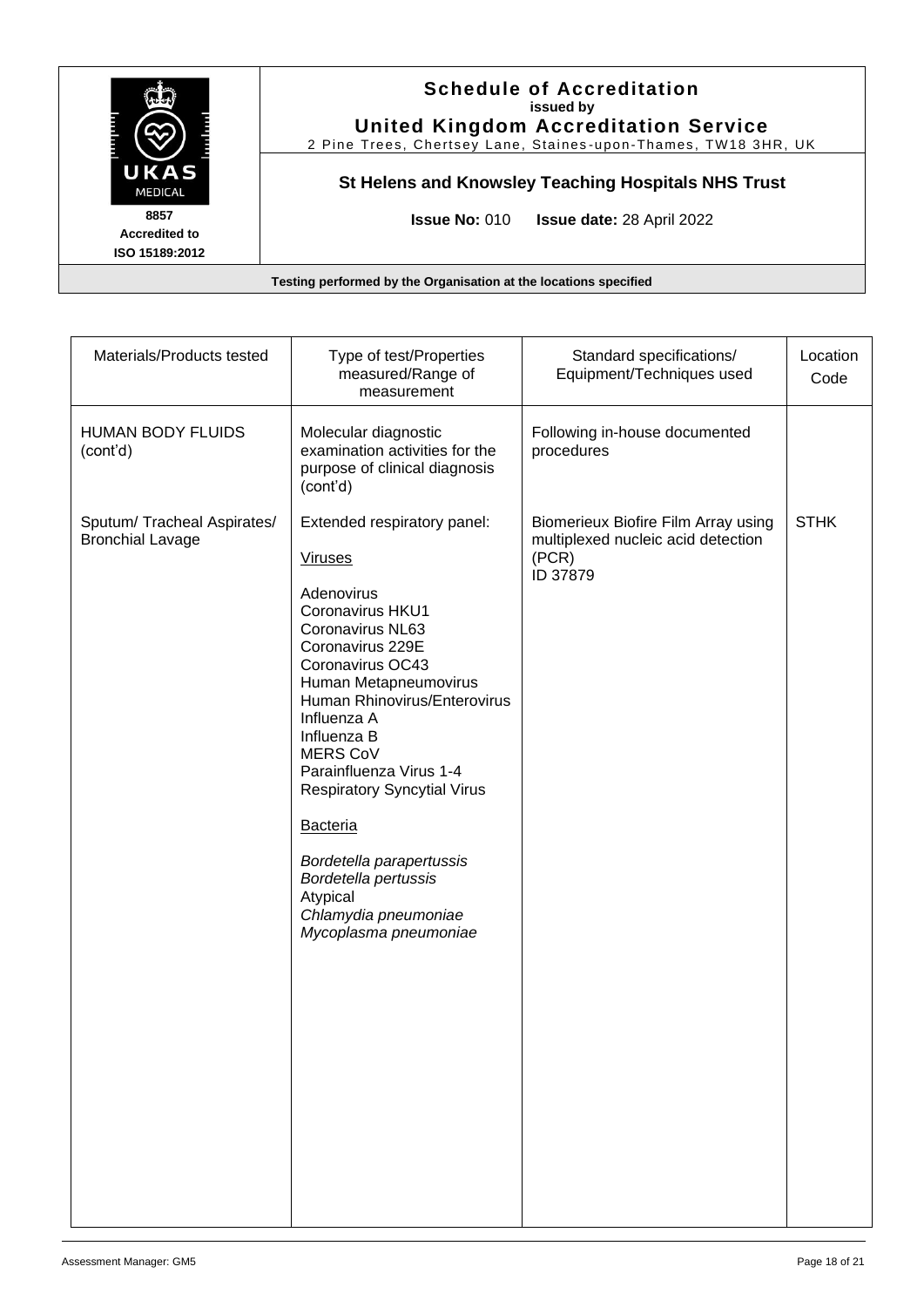

| Materials/Products tested                              | Type of test/Properties<br>measured/Range of<br>measurement                                                                                                                                                                                                                                                                                                                                                                                                                                                                                 | Standard specifications/<br>Equipment/Techniques used                                          | Location<br>Code |
|--------------------------------------------------------|---------------------------------------------------------------------------------------------------------------------------------------------------------------------------------------------------------------------------------------------------------------------------------------------------------------------------------------------------------------------------------------------------------------------------------------------------------------------------------------------------------------------------------------------|------------------------------------------------------------------------------------------------|------------------|
| <b>HUMAN BODY FLUIDS</b><br>(cont'd)                   | Molecular diagnostic<br>examination activities for the<br>purpose of clinical diagnosis<br>(cont'd)                                                                                                                                                                                                                                                                                                                                                                                                                                         | Following in-house documented<br>procedures                                                    |                  |
| Sputum/ Tracheal Aspirates/<br><b>Bronchial Lavage</b> | Pneumonia Panel:<br><b>Viruses</b><br>Adenovirus<br>Coronavirus<br>Human Metapneumovirus<br>Human Rhinovirus/Enterovirus<br>Influenza A<br>Influenza B<br><b>Middle East Respiratory</b><br>Syndrome Coronavirus<br>(MERS-CoV)<br>Parainfluenza Virus<br><b>Respiratory Syncytial Virus</b><br><b>Atypicals</b><br>Chlamydophila pneumoniae<br>Mycoplasma pneumoniae<br>Legionella pneumophila<br><b>Resistant Markers</b><br>mecA/C and<br><b>MREJ</b><br><b>KPC</b><br><b>NDM</b><br>OXA48<br><b>VIM</b><br><b>IMP</b><br>CTX-M<br>(ESBL) | Biomerieux Biofire Film Array using<br>multiplexed nucleic acid detection<br>(PCR)<br>ID 37879 | <b>STHK</b>      |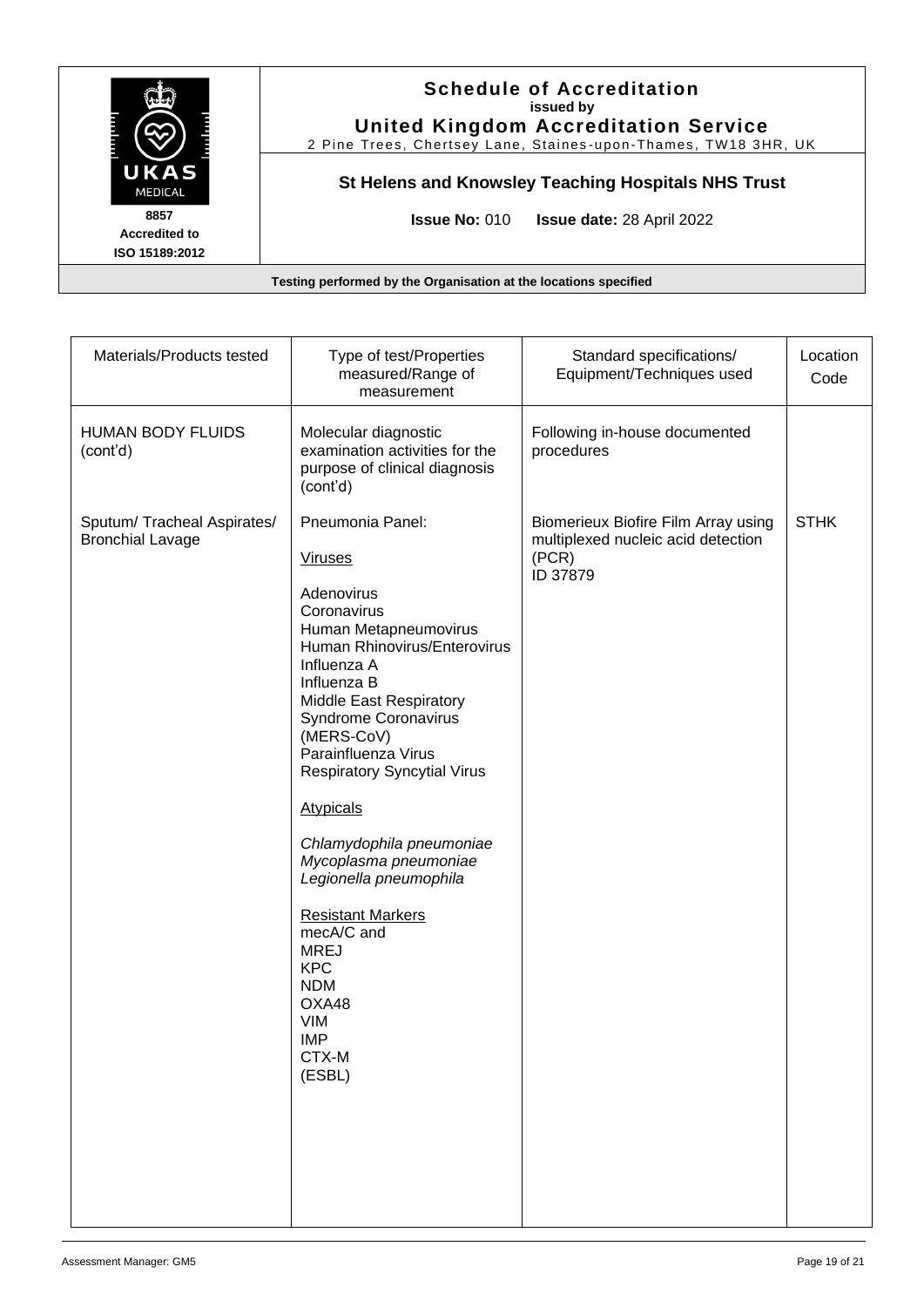

| Materials/Products tested                              | Type of test/Properties<br>measured/Range of<br>measurement                                                                                                                                                                                                                                                                                                                                                                                                        | Standard specifications/<br>Equipment/Techniques used                                          | Location<br>Code |
|--------------------------------------------------------|--------------------------------------------------------------------------------------------------------------------------------------------------------------------------------------------------------------------------------------------------------------------------------------------------------------------------------------------------------------------------------------------------------------------------------------------------------------------|------------------------------------------------------------------------------------------------|------------------|
| <b>HUMAN BODY FLUIDS</b><br>(cont'd)                   | Molecular diagnostic<br>examination activities for the<br>purpose of clinical diagnosis<br>(cont'd)                                                                                                                                                                                                                                                                                                                                                                | Following in-house documented<br>procedures                                                    |                  |
| Sputum/ Tracheal Aspirates/<br><b>Bronchial Lavage</b> | Pneumonia Panel (cont.):<br><b>Bacteria</b><br>Acinetobacter complex<br>Bordetella pertussis<br>Enterobacter cloacae complex<br>Escherichia coli<br>Haemophilus influenza<br>Klebsiella aerogenes<br>Klebsiella oxytoca<br>Klebsiella pneumonia group<br><b>Syndrome Coronavirus</b><br>Moraxella catarrhalis<br>Proteus spp.<br>Pseudomonas aeruginosa<br>Staphylococcus aureus<br>Streptococcus agalactiae<br>Streptococcus pneumoniae<br>Streptococcus pyogenes | Biomerieux Biofire Film Array using<br>multiplexed nucleic acid detection<br>(PCR)<br>ID 37879 | <b>SteiTHK</b>   |